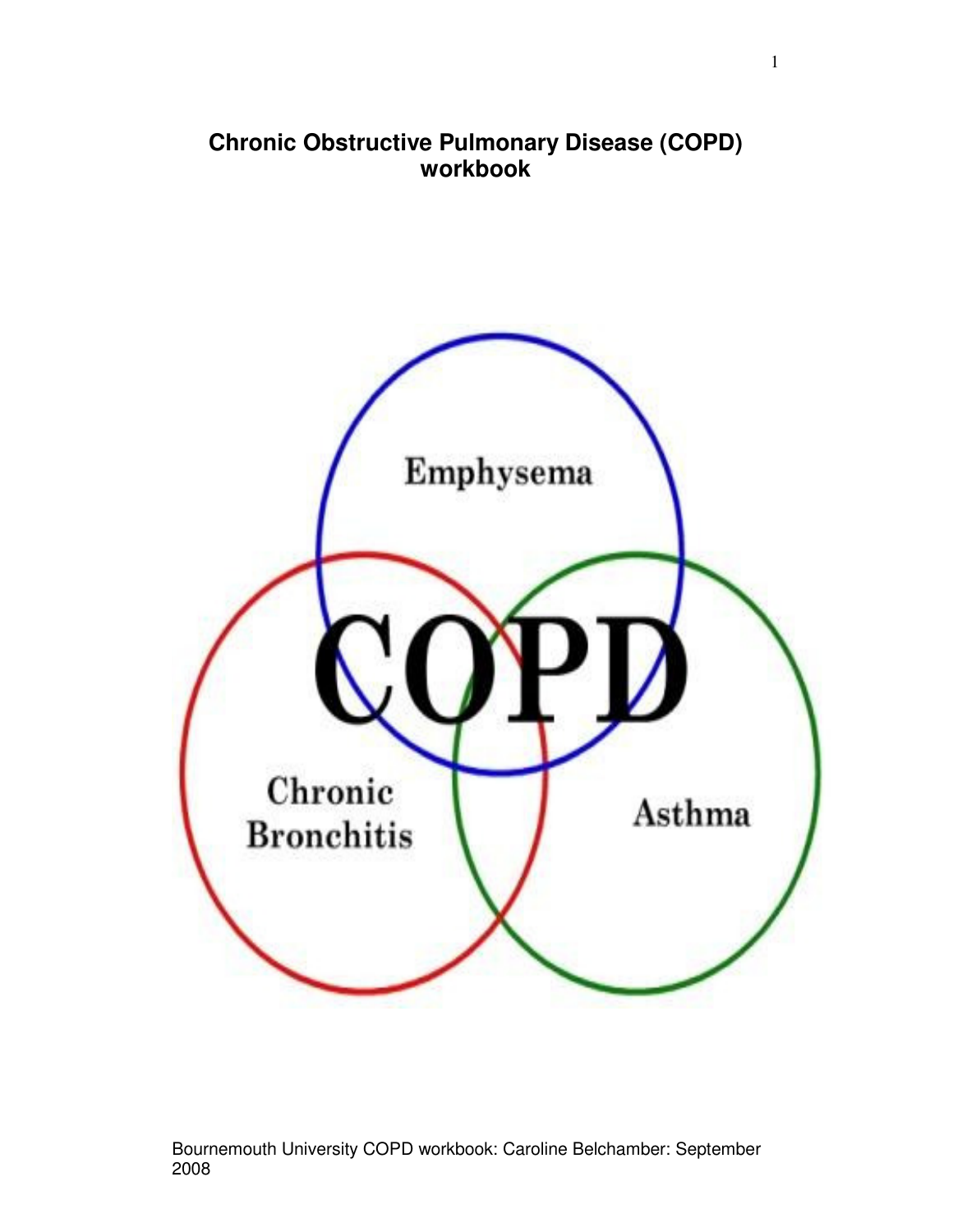# **Scenario 2: Chronic Obstructive Pulmonary Disease (COPD)**

# **Section 1: Pathology of COPD**

#### **Introduction**

You now have a good foundation of knowledge regarding the cardiovascular respiratory system. With this knowledge of normal anatomy and physiology as well as the effects of asthma on the lung tissues you can begin to clinically reason how different diseases of the lung can affect the respiratory system.

In this workbook we will be looking at COPD and considering the signs and symptoms that your patients may present. You will already have been introduced to COPD and its effect on a person as well as the family unit in your trigger. Considering your patient holistically is vital and this will become more evident as you proceed through week two of the cardiovascular unit.

### **Where to start?**

Having knowledge of the pathology of COPD will help you to develop your clinical reasoning, so it is recommended that you begin by completing activity 1.

#### **Intended Learning Outcomes (ILOs)**

Please refer to the ILOs for the cardio-vascular respiratory unit which can be found in your level I unit guide, page 8. Each section in this workbook is designed to help you meet those ILO's, which have been outlined below;

#### **Section 1: Pathology of COPD**

When you have worked through section 1 you'll be able to describe the causes, tests and diagnosis of COPD and it's effect on normal lung tissue

#### **Section 2: Management of COPD**

When you have worked through section 2 you'll be able to list the medication and method of application used to control COPD

#### **Section 3: Pulmonary rehabilitation**

When you have worked through section 3 you'll be able to list different outcome measures and discuss the role of the multi-disciplinary team (MDT)

#### **Section 4: CPAP / BiPAP**

When you have worked through section 4 you'll be able to state when CPAP and BiPAP should be administered

#### **Section 5: Psychosocial**

When you have worked through section 5 you'll be able to identify problems with your patient's mobility and functional impairment due to psychosocial aspects of their wellbeing.

#### **Section 6: Case study**

When you have worked through section 6 you'll be able to clinically reason a treatment plan using SMART (specific, measurable, achievable, realistic, time-based) goals using evidence-based practice (EBP)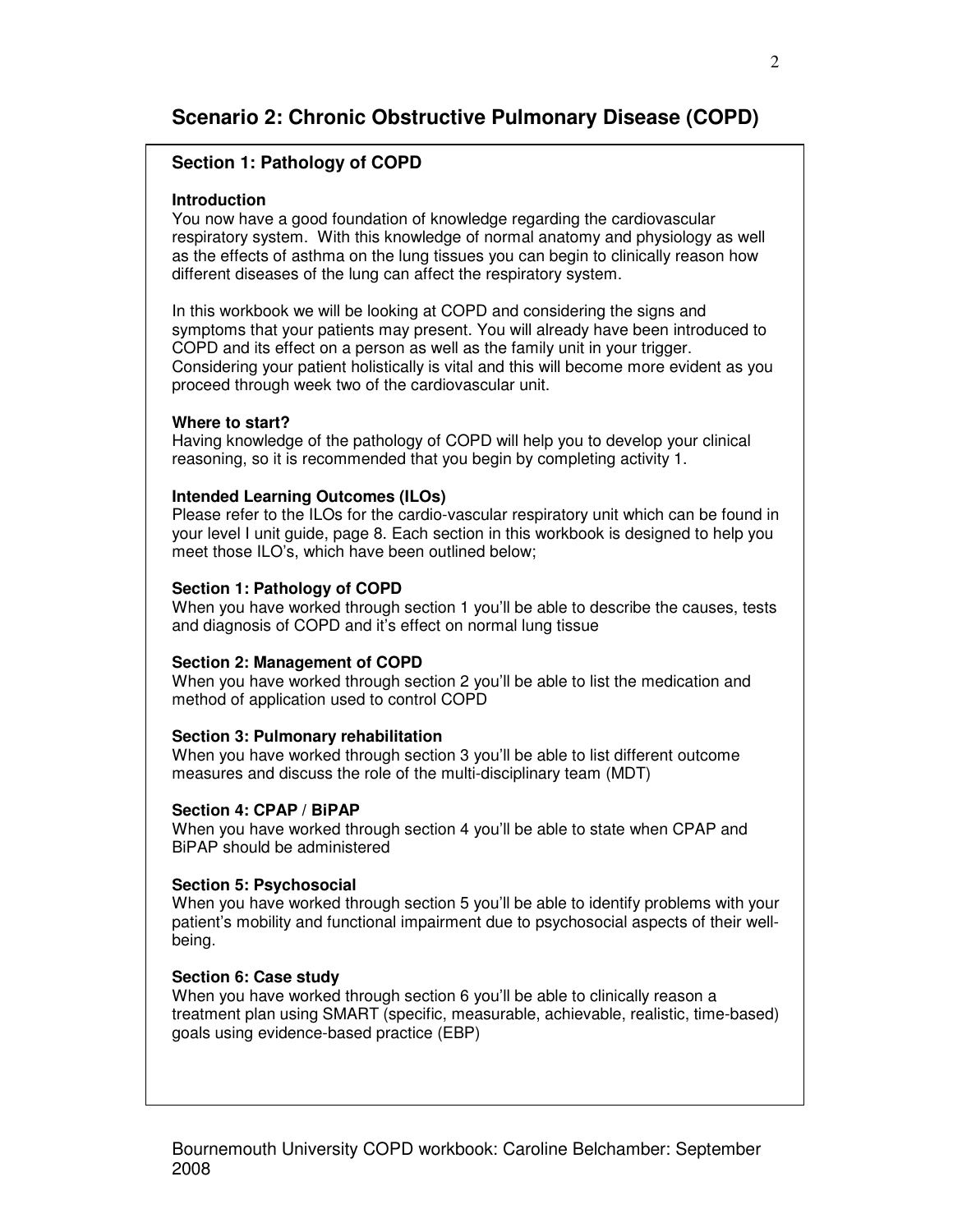**Activity 1 (one and a half hours): Using either Hough (2001) or Pryor and Prasad (2004) read about the pathology of COPD and fill in the gaps to test your knowledge on the definition, causes, tests and diagnosis of COPD.** 

| -----------------------. These two disorders cause<br>---------------------------------- |
|------------------------------------------------------------------------------------------|
| -and commonly occur together. ---------------------------- causes inflammation of        |
|                                                                                          |
| airways and --------------------------- which leads to -------------------------------   |
| where there is a loss in the surface area reducing gaseous exchange.                     |
|                                                                                          |

The main cause of COPD is ----------------------------------------, but ------------------- ---------------------- can also be a contributing factor. Chronic is defined as-------- -------------------------and obstruction is caused by---------------------------------------. Pulmonary is a term meaning ---------------------------------------------.

| COPD and asthma have similar symptoms but they are very different                        |
|------------------------------------------------------------------------------------------|
| diseases. In COPD the damage to the airways is ---------------------------------         |
| whereas in asthma it is ------------------------------- It is important to remember      |
| that some people with COPD also have asthma. In order to confirm the                     |
|                                                                                          |
| measures ------------------------------- and with a result of a ------------------------ |
| value combined with four typical symptoms of COPD 1.-----------------------------        |
|                                                                                          |
|                                                                                          |

| Symptoms usually begin at the age of -------------------------------- after smoking      |
|------------------------------------------------------------------------------------------|
| for -------years or more. There is usually a gradual ------------------------ over the   |
| years with a --------------------------- cough, and increased -------------------------  |
| Chest infections become more frequent and there is often an increase of                  |
|                                                                                          |
|                                                                                          |
| the lungs due to the ----------------------- This in turn decreases the amount of -      |
| entering the blood stream, which can lead to ---------------------<br>------------------ |
|                                                                                          |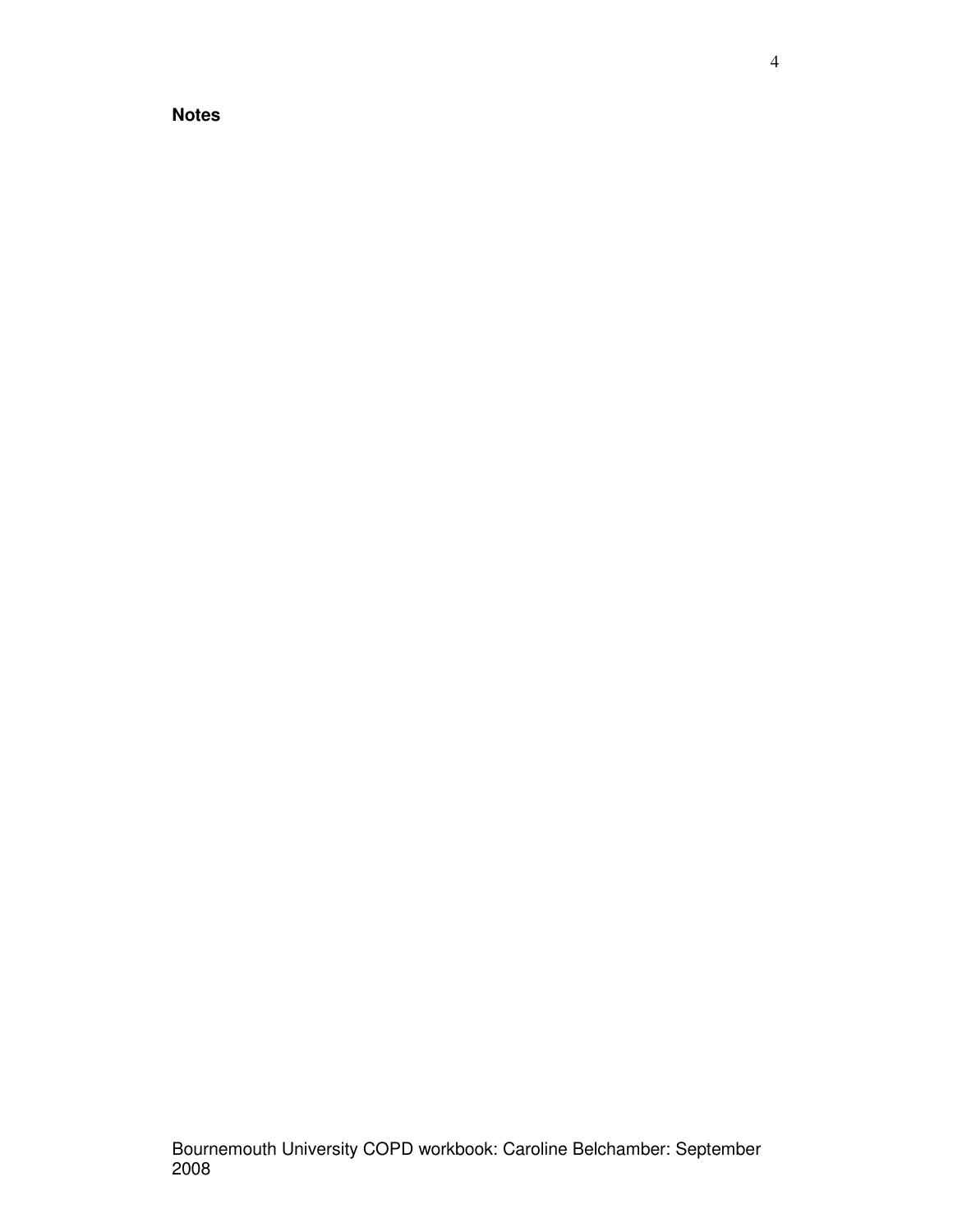Activity 2 (30 mins): As you have discovered from your learning, COPD is a combination of bronchitis and emphysema, so lets now look at these two pathologies separately to consolidate your learning by completing part 1 and part 2. Remember there may also be elements of asthma so don't forget what you learnt in week 1!

Part 1: Consider what happens to normal lung tissue when Bronchitis is

present

| Bronchitis<br>hlegm in alveoli                                           |
|--------------------------------------------------------------------------|
| Describe what you see happening to the lung tissue in the above diagram. |
| What are the symptoms of Bronchitis?                                     |
| . <u>.</u>                                                               |
| How long does Bronchitis normally last for?                              |
| What happens if the secretions (phlegm) are not removed from the lung    |

Bournemouth University COPD workbook: Caroline Belchamber: September 2008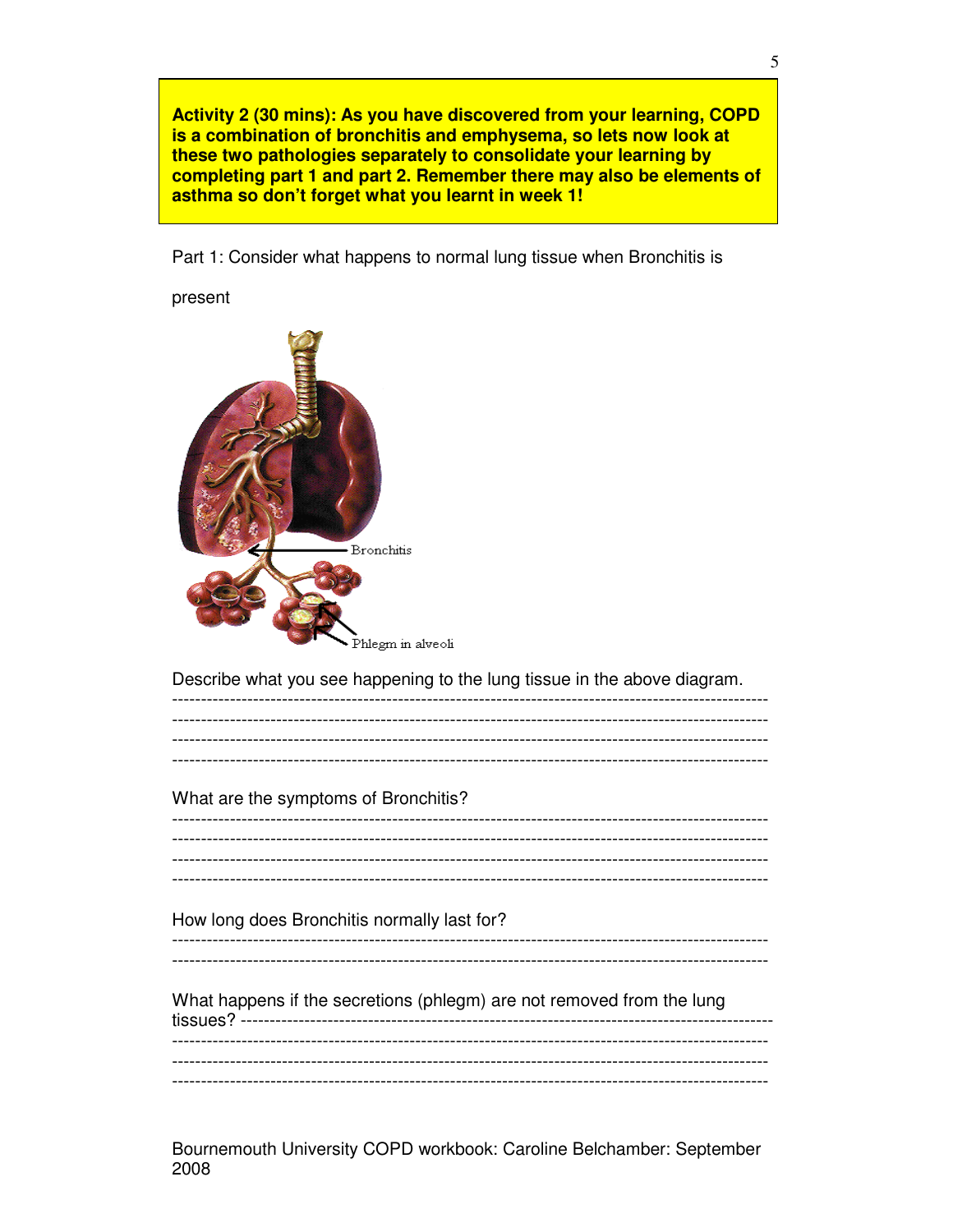Part 2: Consider what happens to normal lung tissue when emphysema is present



Alveoli with blood vessels Describe what happens to the alveoli in the lung tissue of someone with emphysema.



Why do people with emphysema become short of breath?

Describe how and why the chest shape changes?

Bournemouth University COPD workbook: Caroline Belchamber: September 2008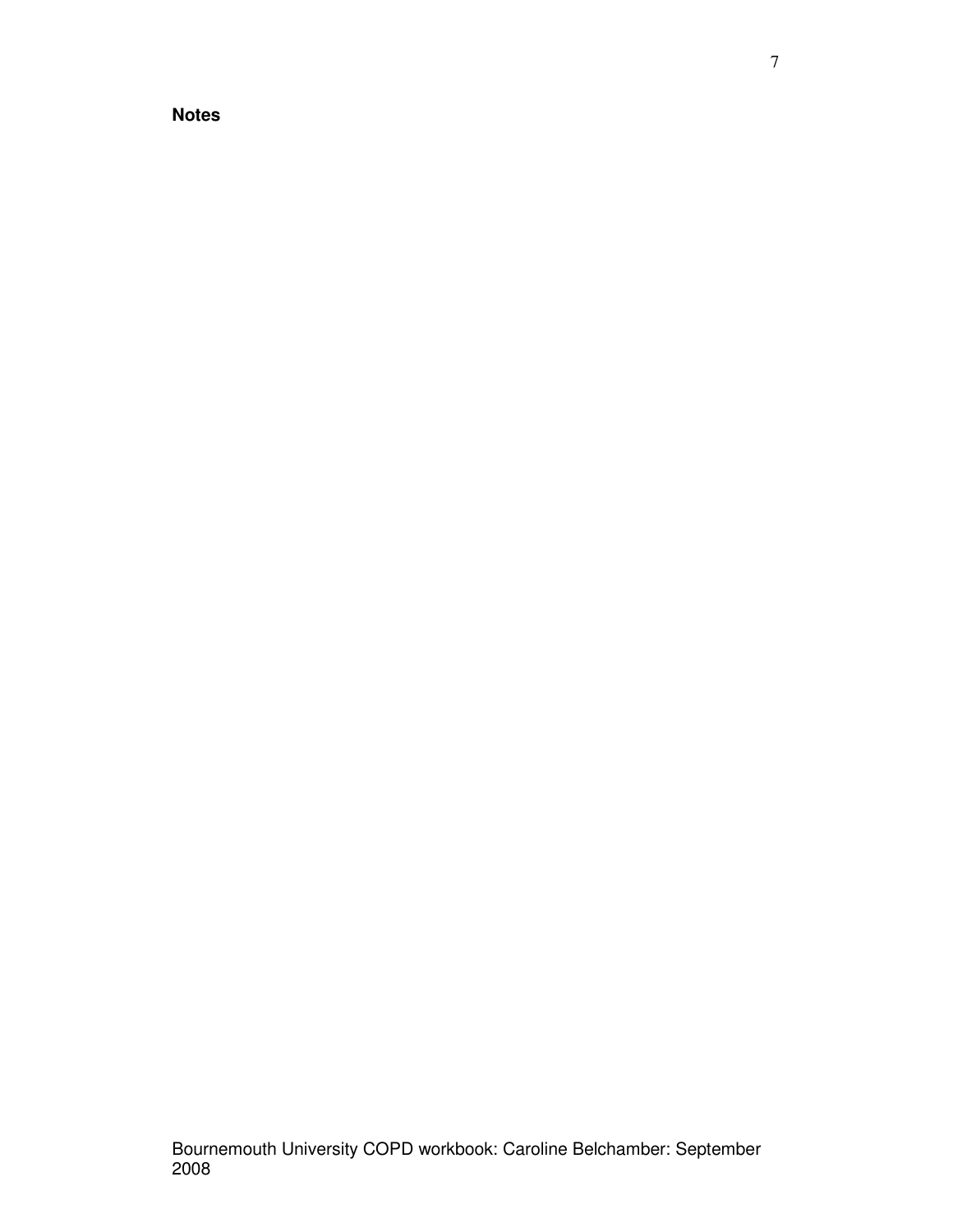# **Section 2: Management of COPD**

In this section we will be drawing upon your previous knowledge of skills techniques taught in week 1 of the cardiovascular respiratory unit. This section will help you to apply those techniques to practice.

You have been taught "percussions" and "vibrations" as two-hands-on physiotherapy techniques, which can be used to remove secretions from the lungs. These techniques cause movements within the lung tissues and help to dislodge the secretions that are 'stuck' in the airways. The latter enables the patient to cough the secretions out of the lungs more efficiently. This can be enhanced by positioning the patient according to where the secretions are. Your stethoscope will provide you with this information as well as helping you to diagnose your patient's condition.

At this stage we expect you to practice listening to 'normal' lungs not only in skills sessions but at every opportunity you have. This skill comes with practice. A CD Rom is available to help you to learn different sounds and their diagnosis and you will be introduced to this in your skills sessions. Please take the opportunity to listen to this at regular intervals throughout the unit.

COPD patients will be on certain medications to help ease their symptoms. As physiotherapists it is paramount that you understand what each medication does and how it helps in the management of COPD. With this knowledge you will be able to time your treatment accordingly so that your manual skills will be effective and beneficial for your patient. Knowing when and when not to carry out your physiotherapy treatment, is vital in maintaining compliance and preventing your patients from discomfort and increased breathlessness.

Following reading 'Drug therapy' page 133 to 144 in Hough (2001) complete the multiple-choice questionnaire on the following page to test your knowledge in this subject.

Using the skills learnt from CARP find the following articles to help you to link evidence based practice (EBP) to your COPD management.

- 1. Shrestha. M, O'Brien. T, Haddox. R., 1991. Decreased duration of emergency department treatment of chronic obstructive pulmonary disease exacerbations with the addition of ipratropium bromide to beta-agonist therapy Ann Emerg Med. 20:1206-9
- 2. Moayyedi. P, Conglton. J, Page. R L., 1995. Comparison of nebulised salbutamol and ipratropium bromide with salbutamol alone in the treatment of chronic obstructive pulmonary disease Thorax. 50:834-7
- 3. Koutsogiannis. Z, Kelly. A M., 2000. Does high dose ipratropium bromide added to salbutamol improve pulmonary function for patients with chronic obstructive airways disease in the emergency department? Aus New Zealand Med J. 30:38-40.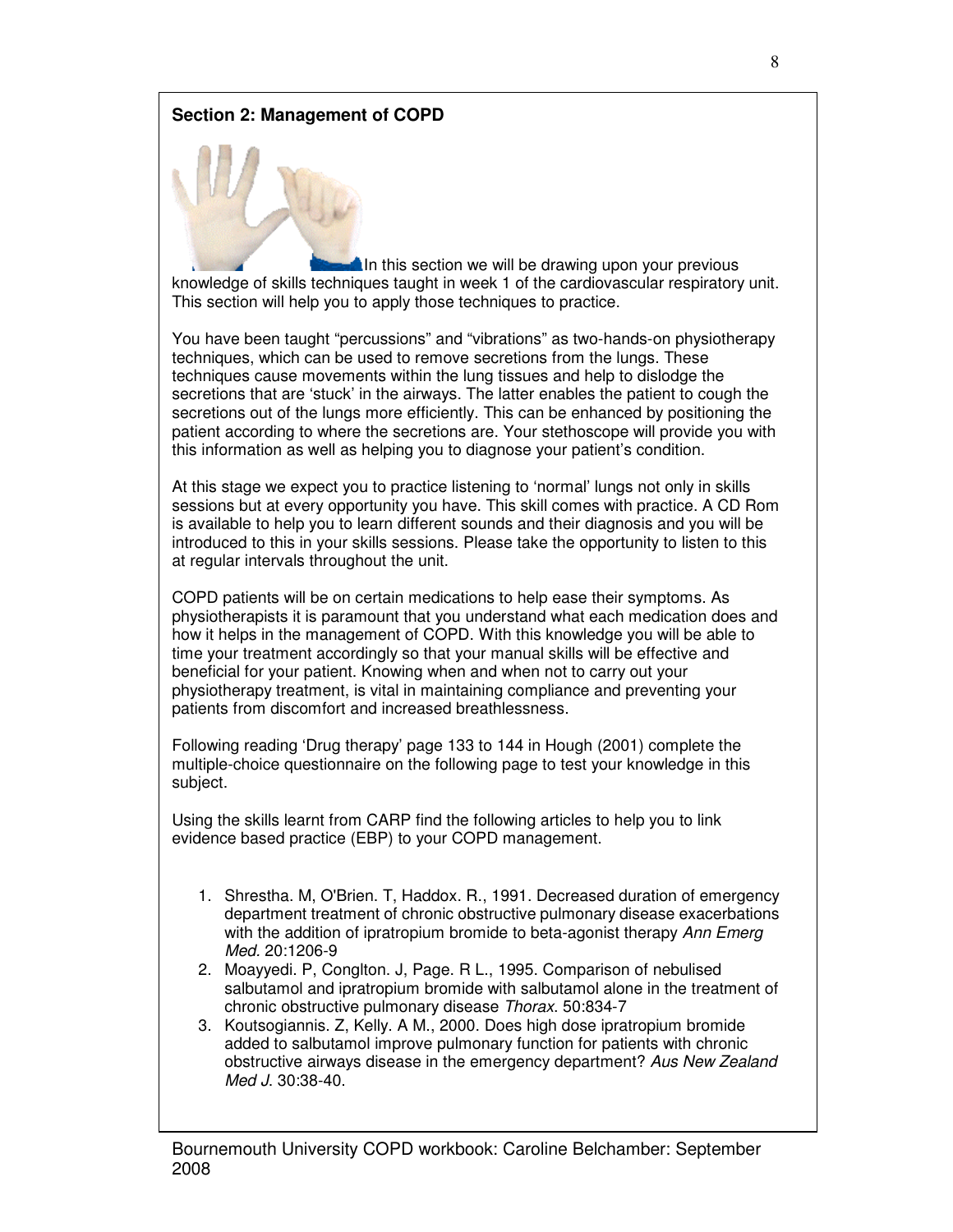# **Activity 3 (30 mins): Complete the multiple choice questionnaire on the medication used to treat COPD**

- 1. Bronchodilators
	- a) Open your airways
	- b) Close your airways
	- c) Narrow your airways
	- d) Block your airways
- 2. Bronchodilators are administered by
	- a) Liquid
	- b) Pills
	- c) Inhalers
	- d) All of the above
- 3. Beta-antagonist are
	- a) Steroids
	- b) Bronchodilators
	- c) Anti-biotics
	- d) None of the above
- 4. Anti-cholenergics are
	- a) Steroids
	- b) Bronchodilators
	- c) Anti-biotics
	- d) None of the above
- 5. Beta-antagonists work by
	- a) Relaxing the muscles around the airways
	- b) Increasing the blood flow to the muscles around the airways
	- c) Reducing the inflammation in the muscles around the airways
	- d) Decreasing the blood flow to the muscles around the airways
- 6. The most common side-effect of beta-antagonist is
	- a) Nausea
	- b) Fatigue
	- c) Muscle tremor
	- d) Cramp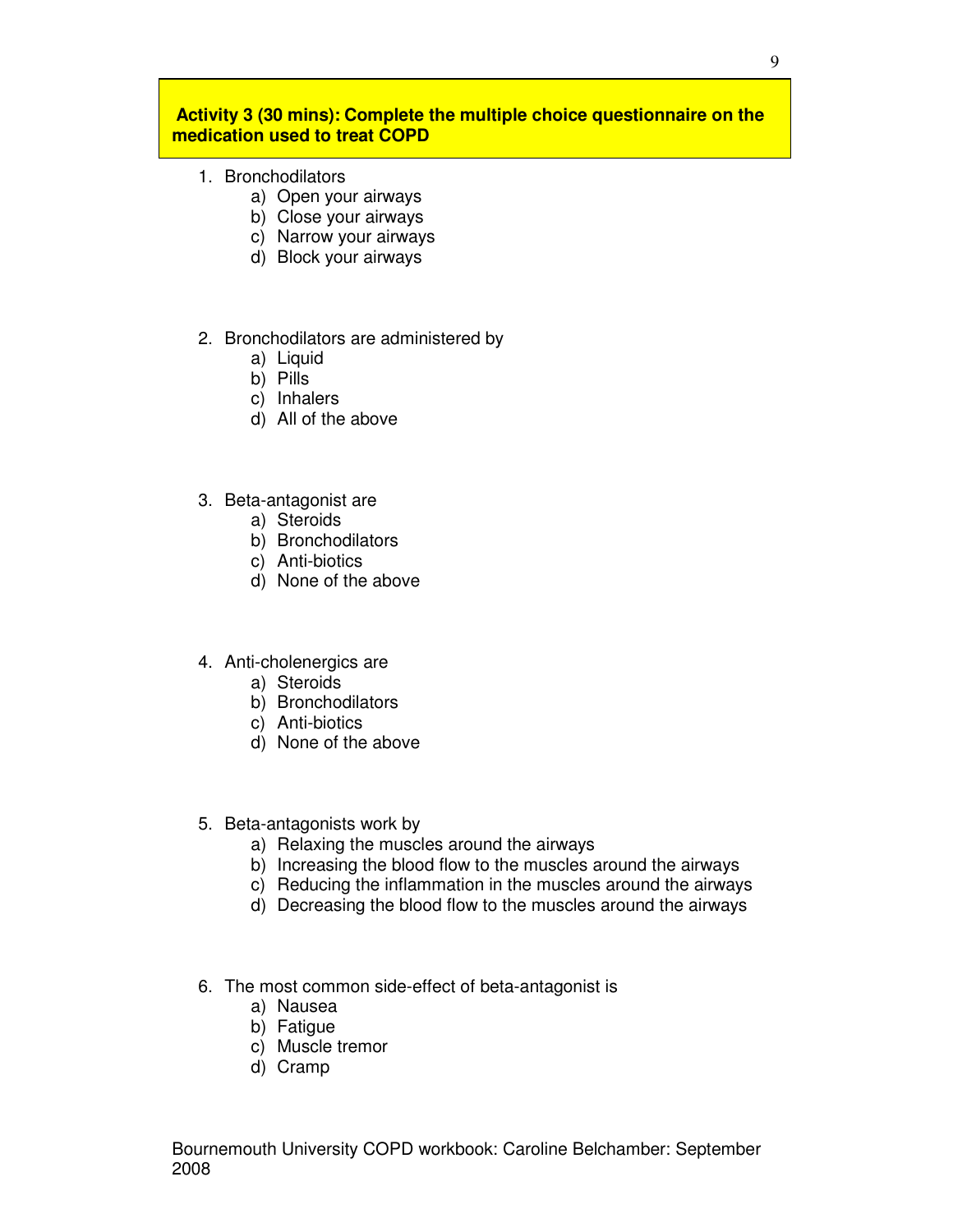- 7. Anti-cholonergics work by
	- a) Contracting the muscles around the airways
	- b) Blocking the chemical which our bodies produce preventing
		- inflammation
	- c) Relaxing the muscles around the airways
	- d) Blocking the chemical produced by our bodies that normally

causes the airways to contract

- 8. Steroids work by
	- a) Reducing muscle contraction in the airways
	- b) Increasing the blood flow to the airways
	- c) Reducing secretions and inflammation in the airways
	- d) None of the above
- 9. Anti-biotics are necessary to
	- a) Protect the lungs
	- b) Prevent infections
	- c) Reduce inflammation
	- d) Prevent inflammation
- 10. Oxygen is required when the patient is
	- a) Breathless
	- b) Fatigued
	- c) Experiencing increased heart rate, increased respiratory rate
		- and confusion
	- d) Hyperventilating (breathing at speed)

**Well done you now have a base-line knowledge of the medication used to control COPD.** 

**Activity 4 (10 mins): To help you to comprehend and search for medication that your patients may be on, subscribe to the on-line British National Formulary (BNF) which is available at www.bnf.org/bnf/registration and is free of charge.**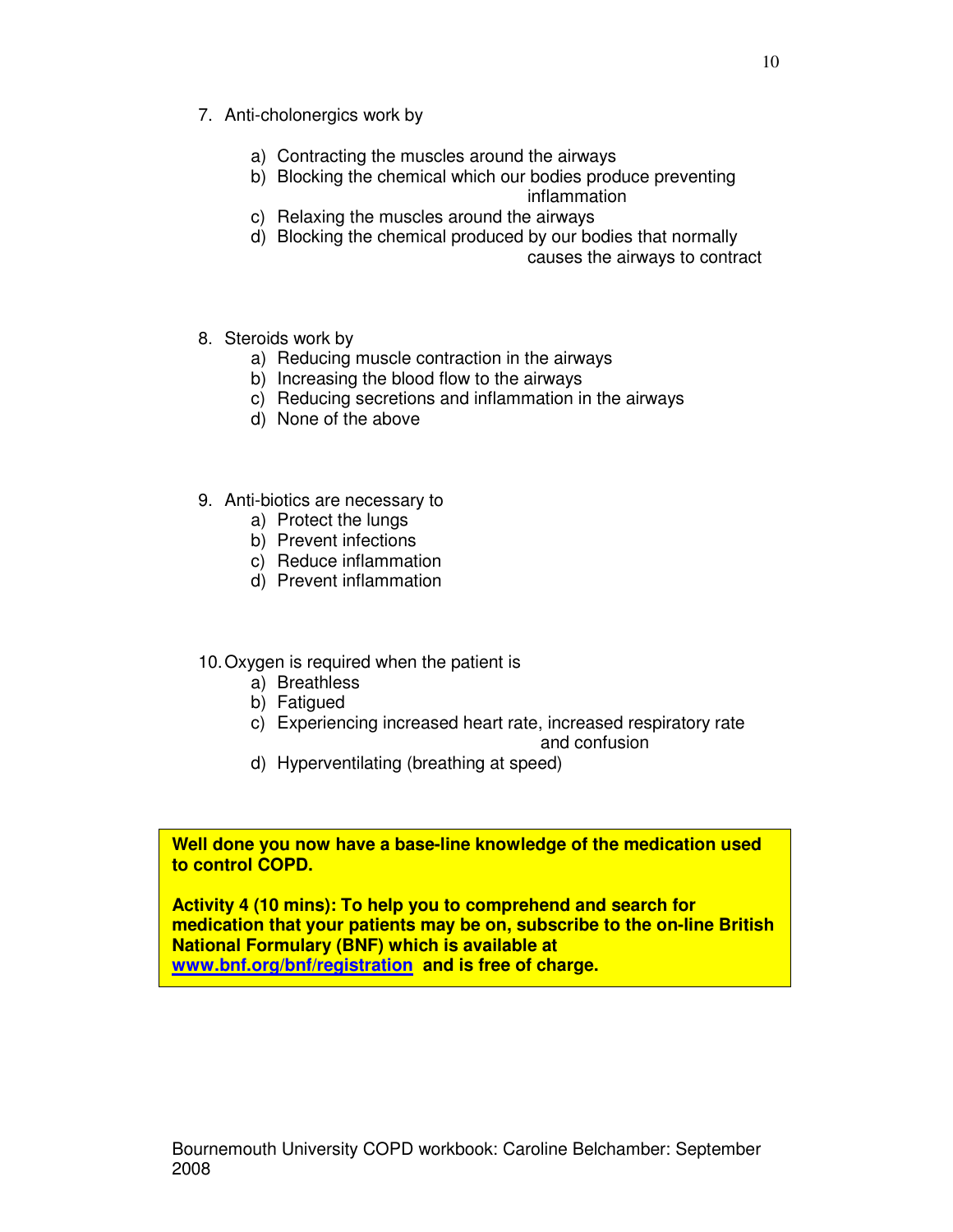11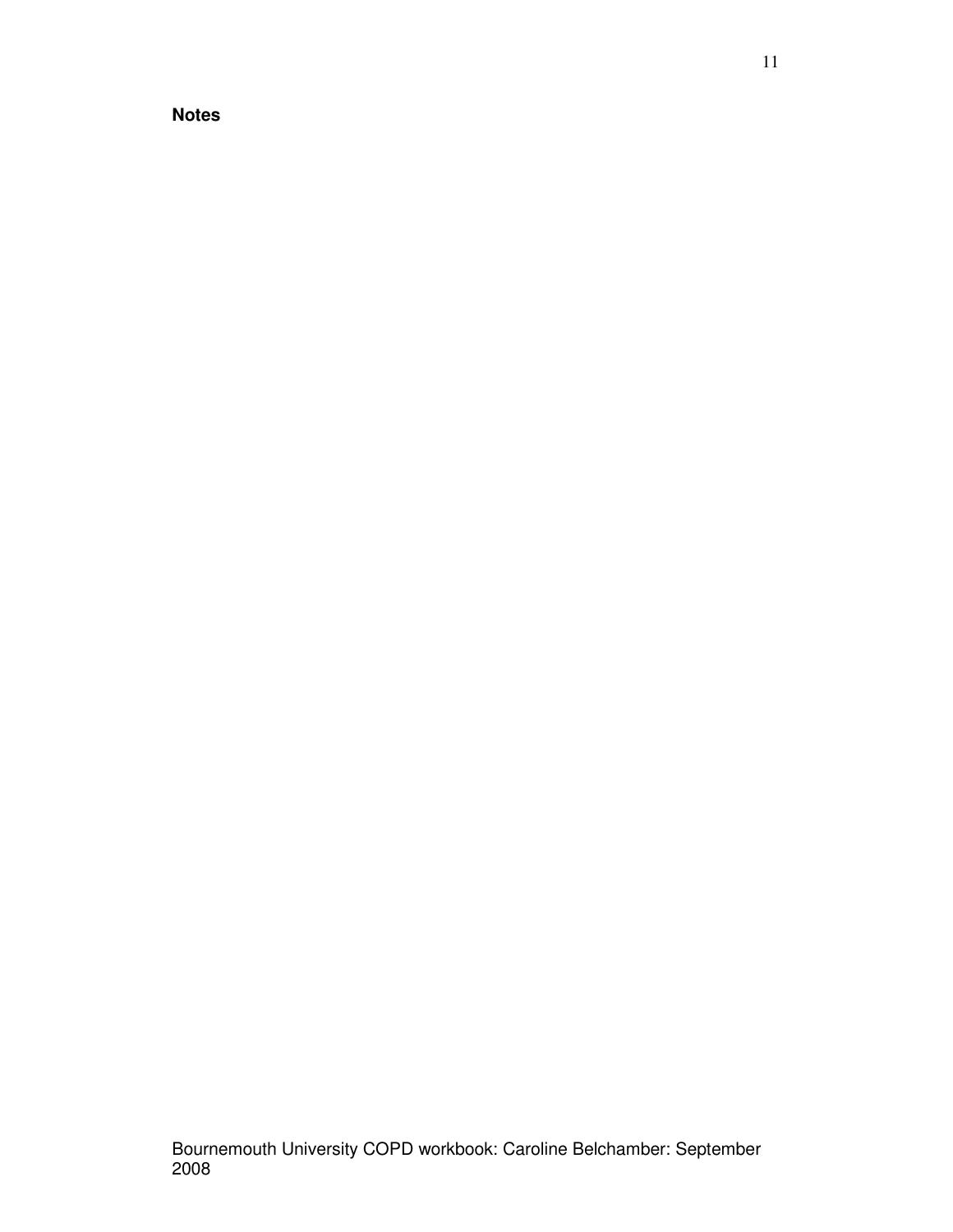# Activity 5 (40 mins): To build on your knowledge of COPD medication find out the following;

Name four commonly used steroidal drugs

List four ways of administering medication for airway obstruction

Name the device used to help prevent oral thrush (fungal infection of the mouth)

List three side effects of corticosteroids inhalers

| r |  |
|---|--|

Name four beta-antagonists

List five adverse effects of high does Beta-antagonists

Name two anticholinergic drugs

| --- |
|-----|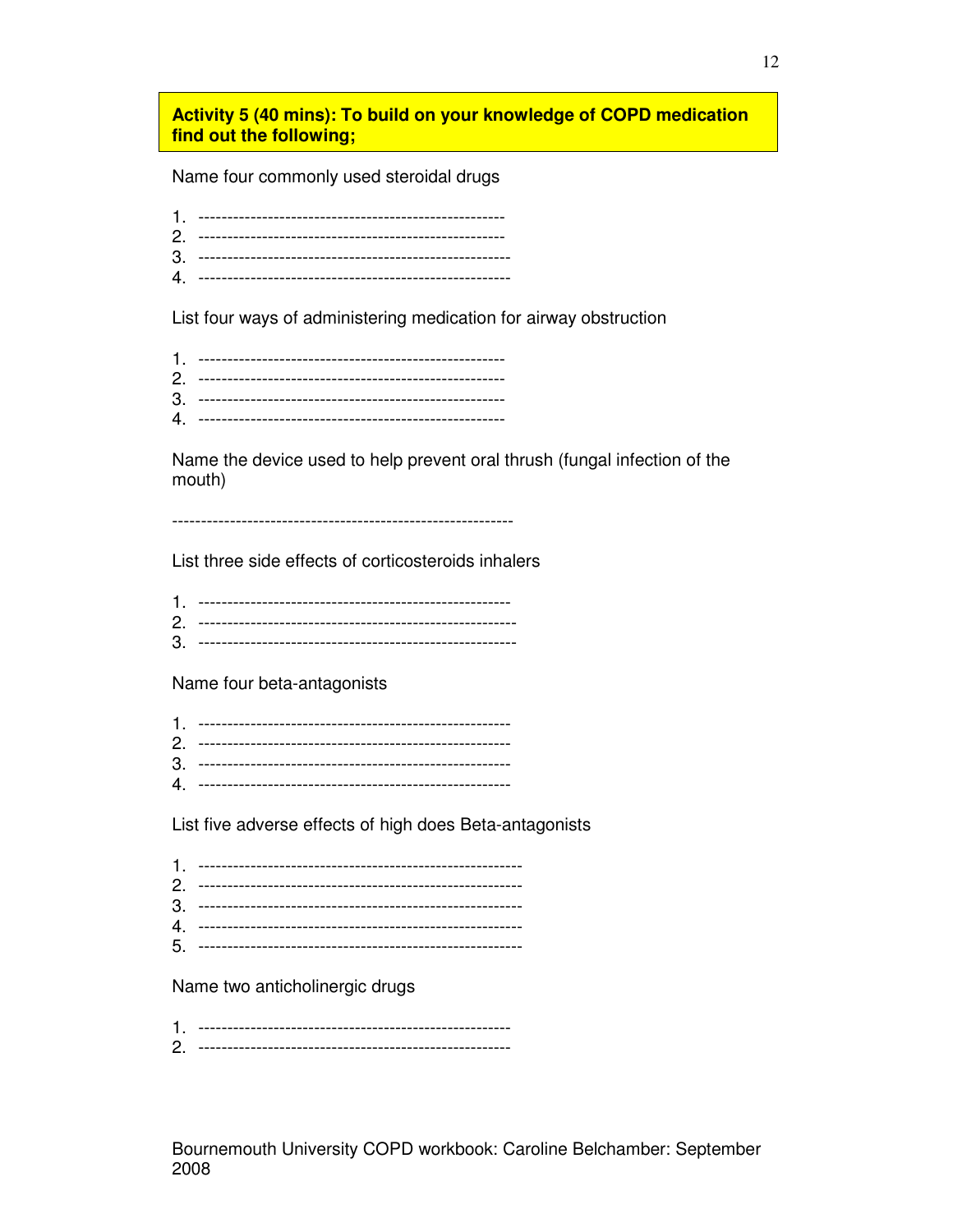Which one of the above is no longer used and why?

Why should we be careful when administering oxygen to people with COPD?

------------------------------------------------------------------------------------------------------- ------------------------------------------------------------------------------------------------------- ------------------------------------------------------------------------------------------------------- ------------------------------------------------------------------------------------------------------- ------------------------------------------------------------------------------------------------------- -------------------------------------------------------------------------------------------------------

**Activity 6 (15 mins): To finish this section complete the table below to consolidate your learning about the medication and methods of application used to control COPD** 

| <b>Drug</b>            | <b>Method of delivery</b> | Side effects                          |
|------------------------|---------------------------|---------------------------------------|
| Beclomethosone         |                           | Oropharyngeal candidasis<br>(thrush)  |
|                        | Oral                      | Tachycardia (Increased<br>heart rate) |
| Hydrocortisone         |                           | Muscle atrophy                        |
| Salbutamol (ventolin)  | Intravenous               |                                       |
|                        | Inhalation                |                                       |
| Ipratropium (Atrovent) |                           | Constipation                          |

(Modified from Hough 2001)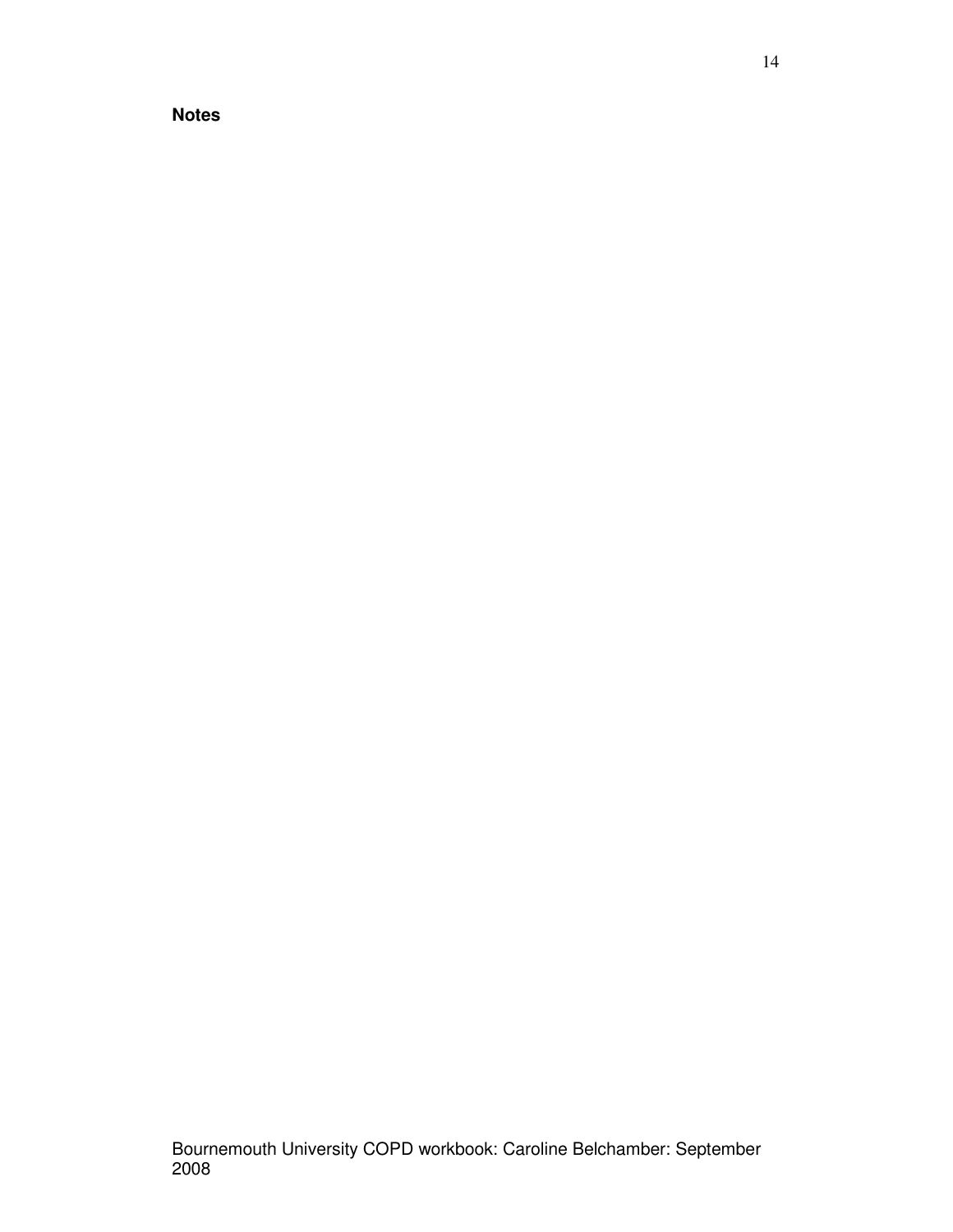| <b>Mild COPD</b>     | Need strong anti-smoking advice<br>Few symptoms so that most will not<br>even need a bronchodilator                                                                                                                                                                                                                                                                                                                                                                                                                                                                                           |
|----------------------|-----------------------------------------------------------------------------------------------------------------------------------------------------------------------------------------------------------------------------------------------------------------------------------------------------------------------------------------------------------------------------------------------------------------------------------------------------------------------------------------------------------------------------------------------------------------------------------------------|
| <b>Moderate COPD</b> | Need strong anti-smoking advice<br>Breathlessness usually sufficient to<br>justify and get benefit from a single<br>drug bronchodilator inhaler-unlikely to<br>need combinations of bronchodilators<br>Antibiotics for exacerbations<br>A steroid trial useful diagnostically<br>and if positive should have inhaled<br>steroids<br>Unlikely to require oral steroids even                                                                                                                                                                                                                    |
|                      | in exacerbations                                                                                                                                                                                                                                                                                                                                                                                                                                                                                                                                                                              |
| <b>Severe COPD</b>   | Very symptomatic and limited<br>Will always need an inhaled<br>bronchodilator and often will report<br>benefit from combinations of beta-<br>antagonist and anticholinergic<br>Subject to side effects-theophyllines<br>may help<br>An oral steroid trial can help selet<br>patient for regular inhaled steroids<br>Acute exacerbations often, severe<br>requiring hospital care and oral<br>steroids, antibiotics, nebulised<br>bronchodilators, and sometimes<br>respiratory support. Selected patients<br>will need further long term support to<br>maintain an acceptable quality of life |

**This is a table showing the Summary of treatments at each stage of COPD** 

(Simonds et al 1996)

**You are now equipped with all the information you need to apply this knowledge to the case studies, which will be provided to you via black board for your self managed learning (SML) session.** 

**Activity 7 (20 mins) Complete the two case studies on COPD**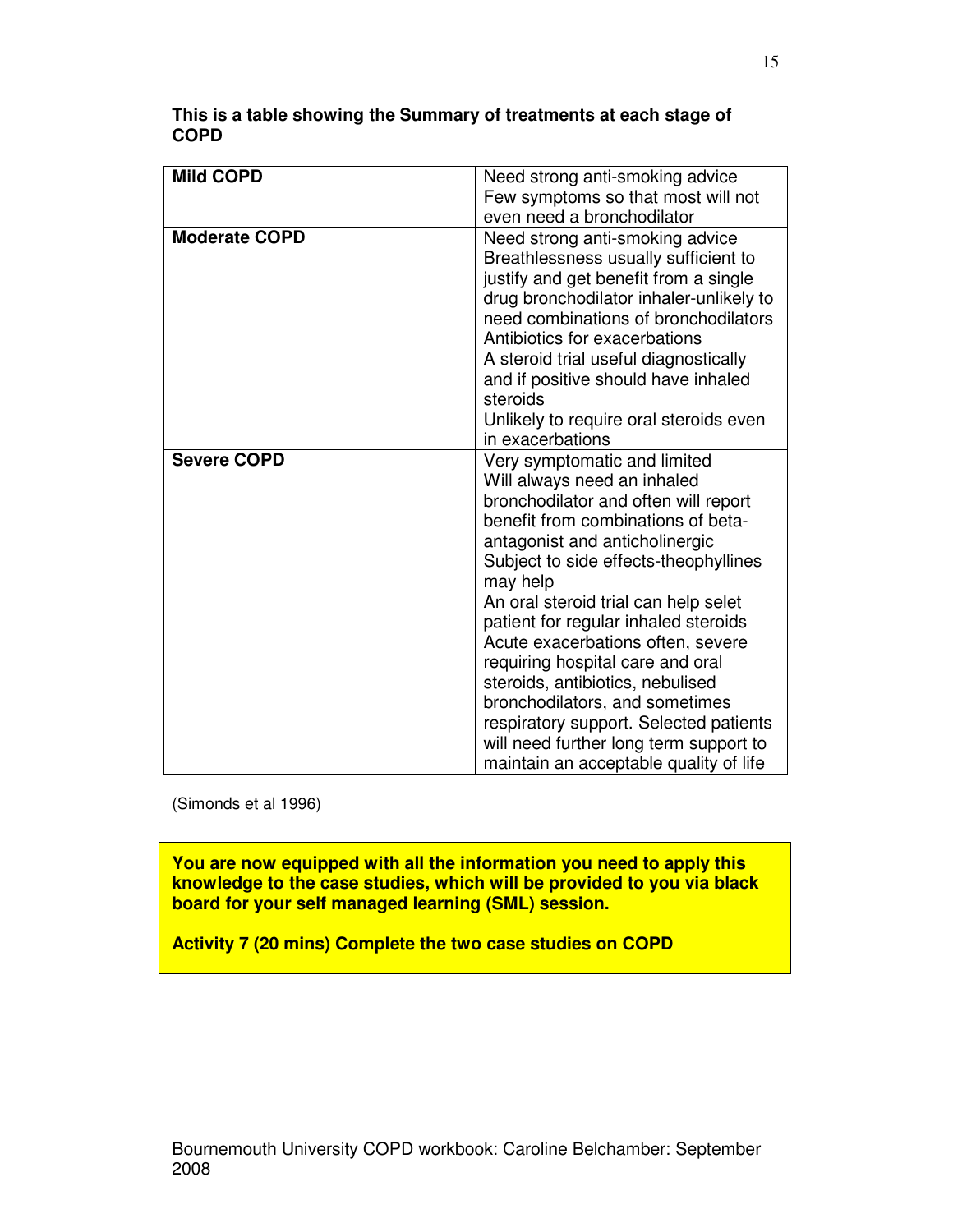# **Section 3: Pulmonary rehabilitation**

You have now discovered how medication can help manage the symptoms of COPD but how does physiotherapy help? This question leads us onto the subject of pulmonary rehabilitation, which is described as;

"Pulmonary rehabilitation is an evidence based, multidisciplinary and comprehensive intervention for patients with chronic respiratory disease who are symptomatic and often have decreased daily life activities. Integrated into the individualised treatment of the patient, pulmonary rehabilitation is designed to reduce symptoms, optimize functional status, increase participation, and reduce health-care costs through stabilising or reversing systemic manifestations of the disease."

(ATS & ERS, 2006)

Pulmonary rehabilitation programmes consist of a multidisciplinary team (MDT) and cover patient and family education; treatment of bronchospasm by means of bronchodilators or reduction in bronchial secretions; treatment of bronchial infections; treatment of congestive heart failure; oxygen therapy; chest physiotherapy including breathing technique training; exercise reconditioning; psychosocial therapy and vocational rehabilitation (Simonds et al 1996).

# **The role of the physiotherapist**

- 1. A subjective and objective assessment (as taught in week 1) is carried out
- 2. Identification of general and physiotherapeutic goals in collaboration with the MDT, patient and family
- 3. Advice and education on breathing control (Sharp et al 1980 & Webber 1991)
- 4. Active Cycle of Breathing Technique (ACBT) to remove secretions
- 5. Thoracic mobilisations (if applicable), posture correction, transcutaneous electrical nerve stimulation (TENS) or stretching of muscles and ligamentous tissues to reduce chest wall pain due to joint dysfunction
- 6. Increase functional ability through a progressive exercise programme (Toshima et al 1990 & Niederman et al 1991)

# **Outcome measures**

Outcome measures such as the treadmill walking or shuttle-walking test can be used to determine maximum endurance. The modified BORG scale can be used in conjunction with one of these tests to determine the maximum level of perceived respiratory effort by the patient. In addition the Health Related Quality of Life (HRQL) questionnaire can be used as an assessment tools for a person with COPD entering a pulmonary rehabilitation programme.

# **EBP**

Borg, GAV., 1982. Psychophysical basis of perceived exertion. Medical Science Sports Exercise. 14: 377-81

Curtis, J. R. Deyo, R. A. Hudson, L. D. 1994. Health-related quality of life among patients with chronic obstructive pulmonary disease. Thorax. 49: 162-70

Singh, S. J. Morgan, M. D. L. Scott, S. Walters, D. Hardman, A. E., 1992. Development of a shuttle-walking test of disability in patients with chronic airways obstruction. Thorax 47: 1019-24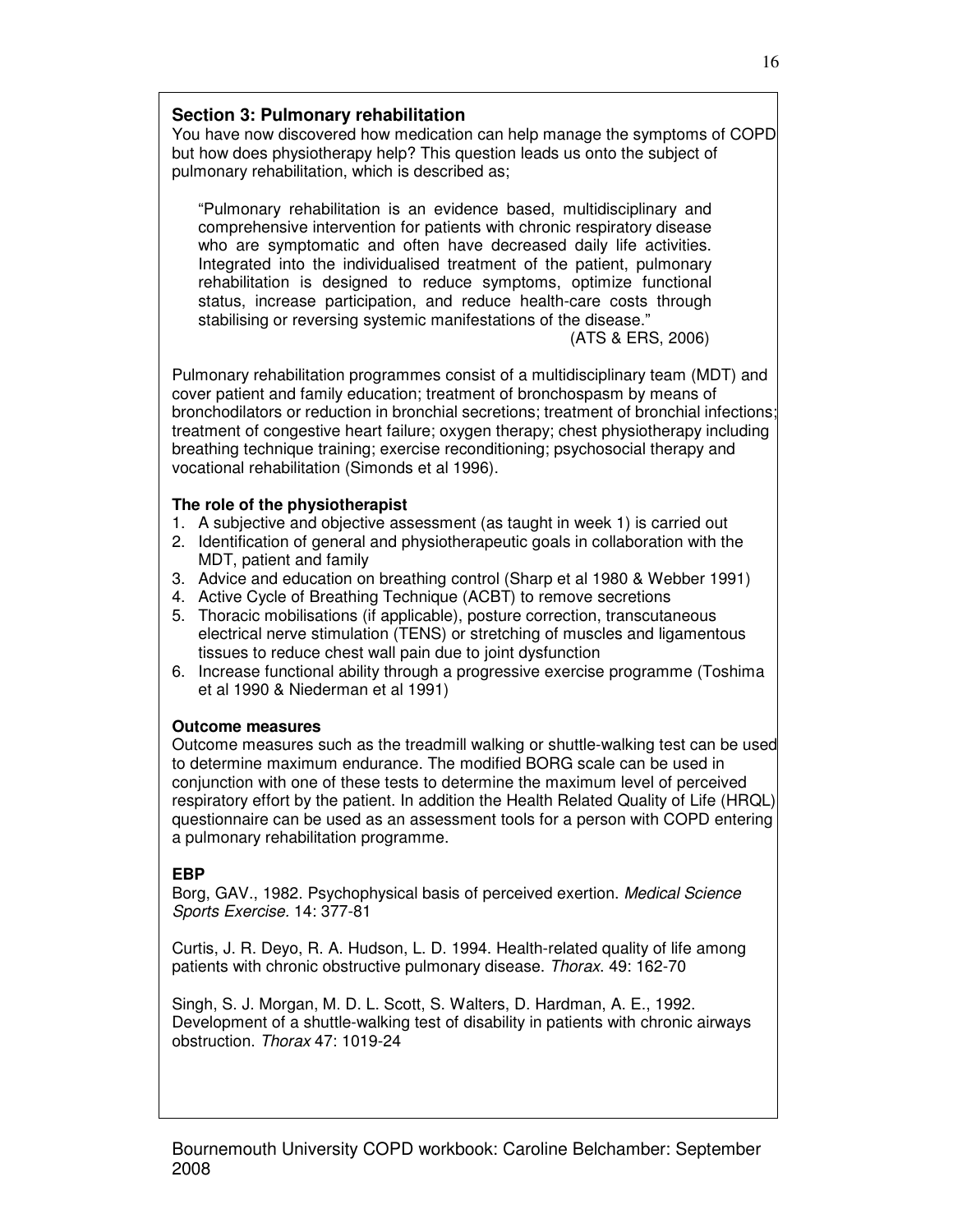**Activity 8 (30 mins): So that you can complete the activities in this section it is suggested that you now read chapter 14: Pulmonary rehabilitation: a multidisciplinary intervention: pages 471 to 488 in Pryor and Prasad (2004).**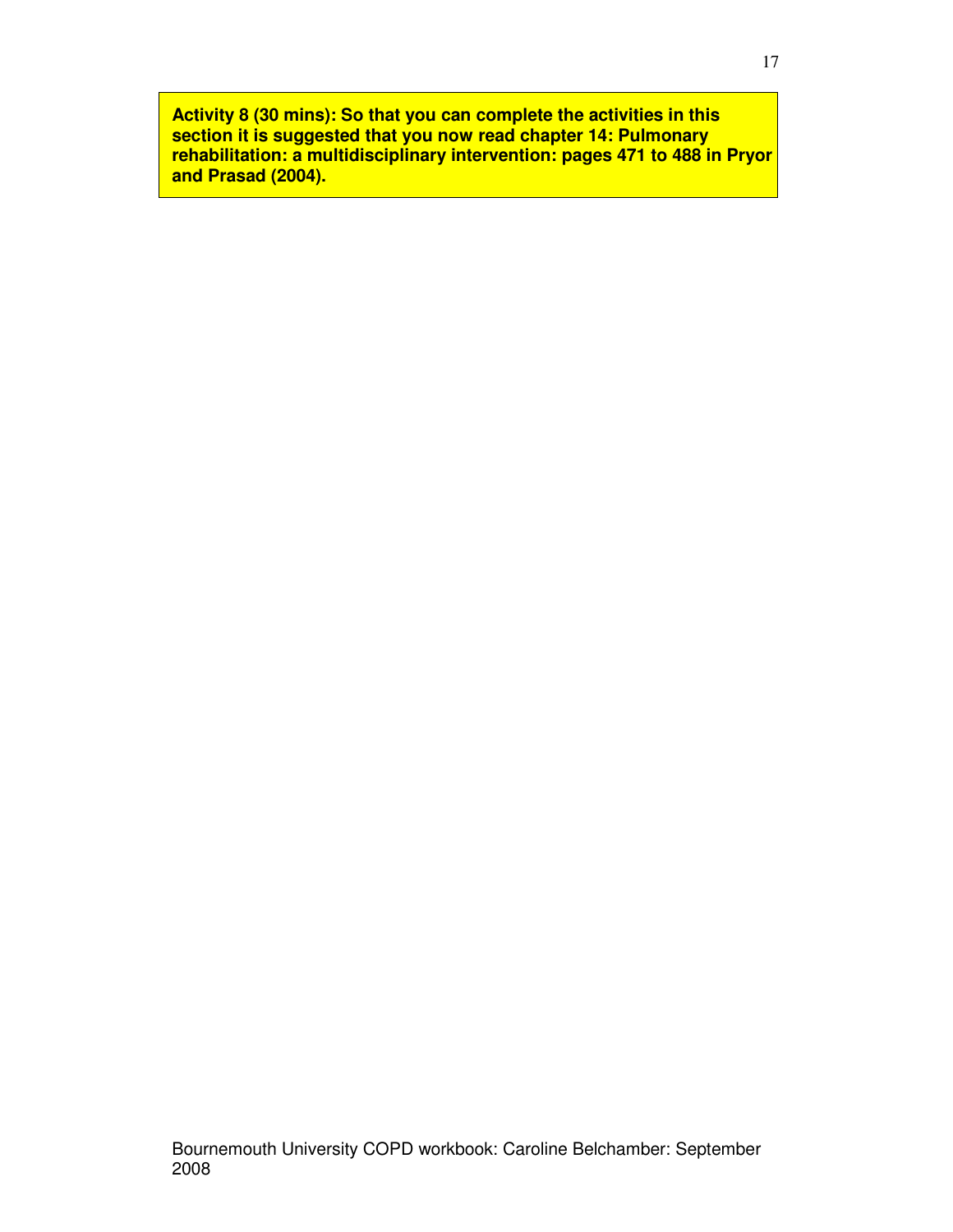18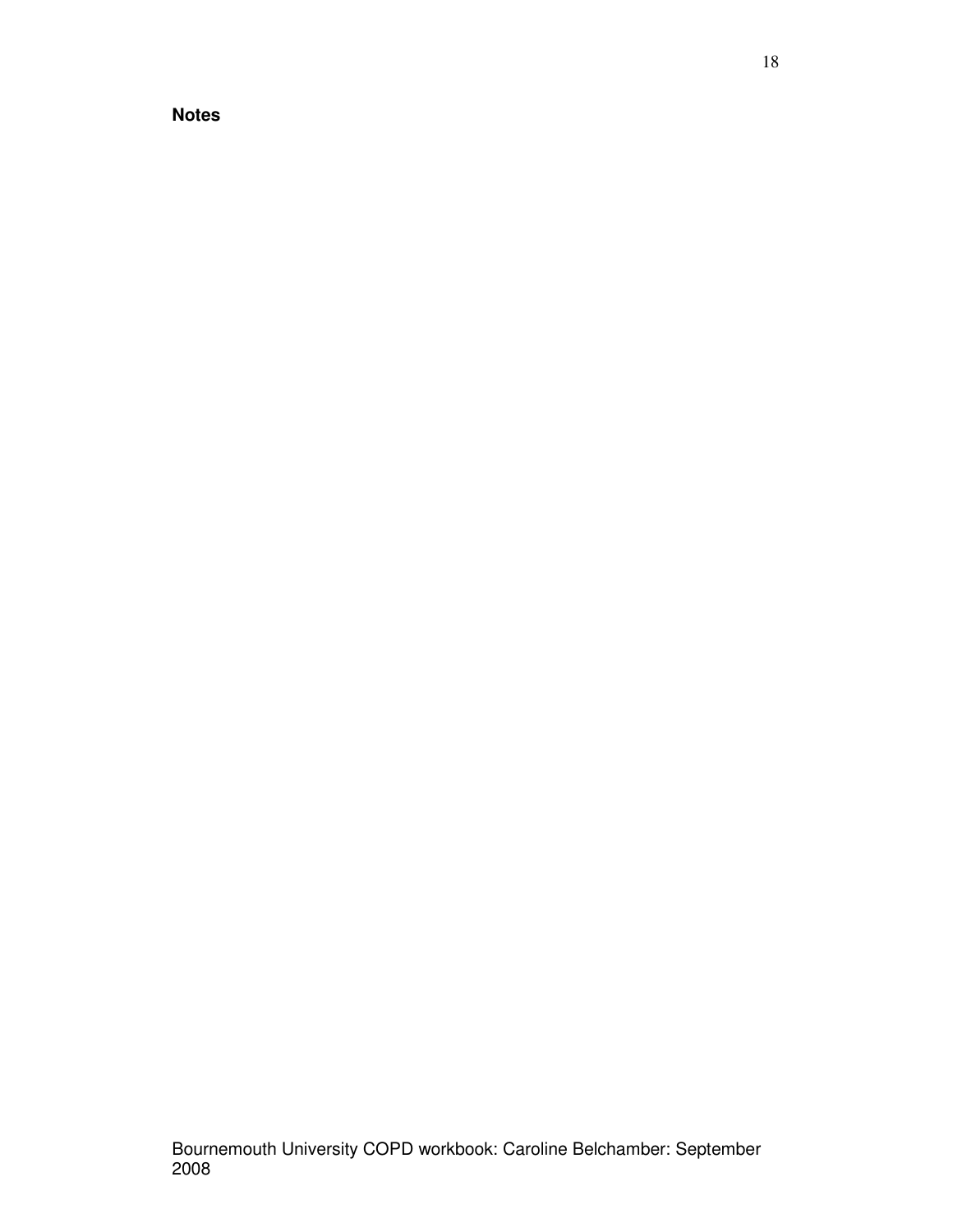**Activity 9 (40 mins): Physiotherapy assessment It is essential that as a physiotherapist you identify your patient's individual problems before they commence pulmonary rehabilitation. Complete the following activity to help you to achieve this.** 

Name five resources where you can obtain information about your patient that is available to you.

What should your subjective information from your patient include? List ten areas that you ought to discuss with your patient.

What objective information should you collect from your patient? Consider six and write them down in the space provided.

**Activity 10 (40 mins): Practice obtaining subjective and objective information from your patient by role-playing with a peer and give each other feedback. You might find it helpful to read pages 3 to 25 on assessment and investigation of patient's problems in Pryor and Prasad (2004) to guide you.**

Bournemouth University COPD workbook: Caroline Belchamber: September 2008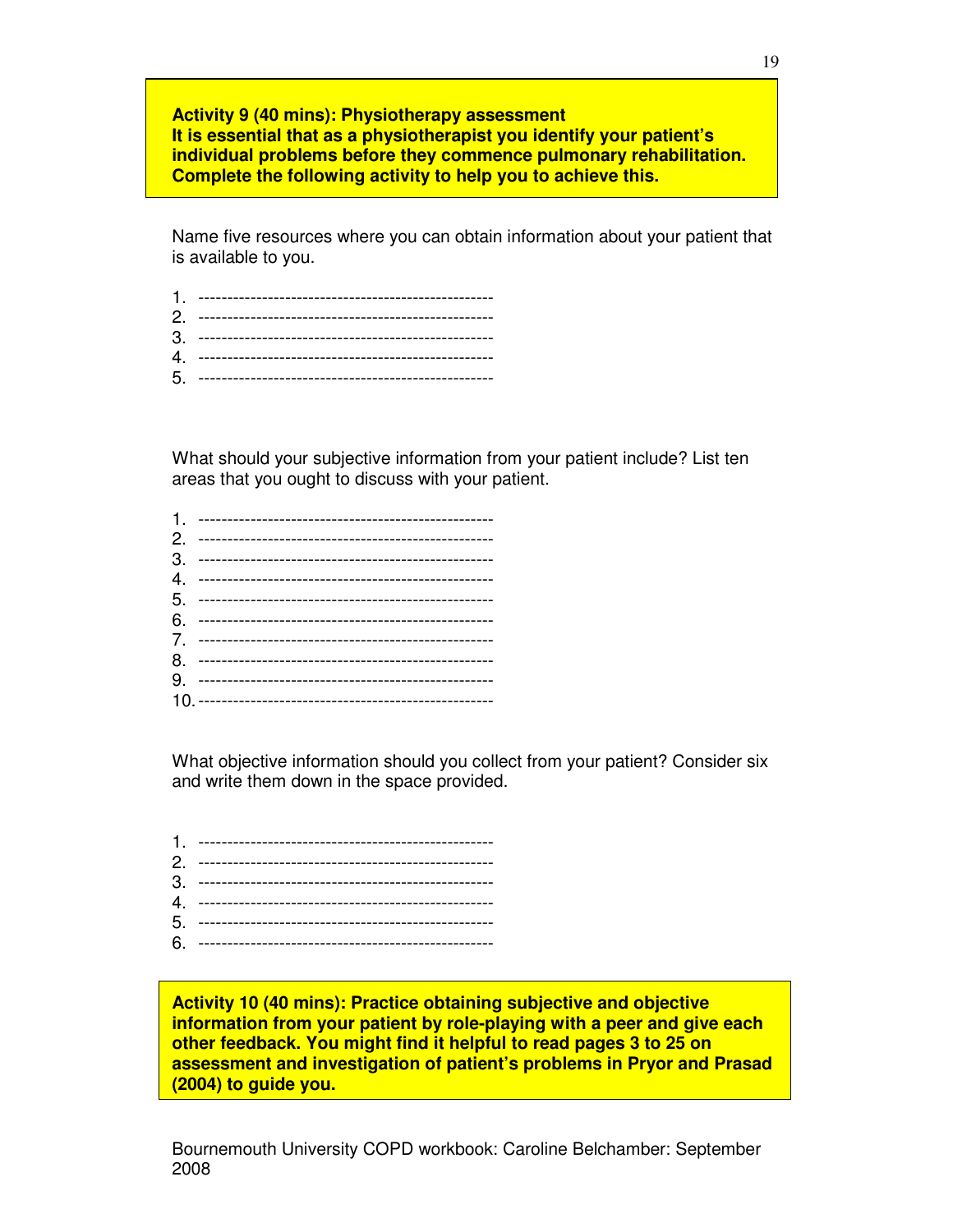**Activity 11 (20 mins): Draw a spider diagram below to demonstrate who is involved in the MDT and their role within the pulmonary rehabilitation programme. Consider who would be included in goal setting. Don't forget the patient should be at the centre!**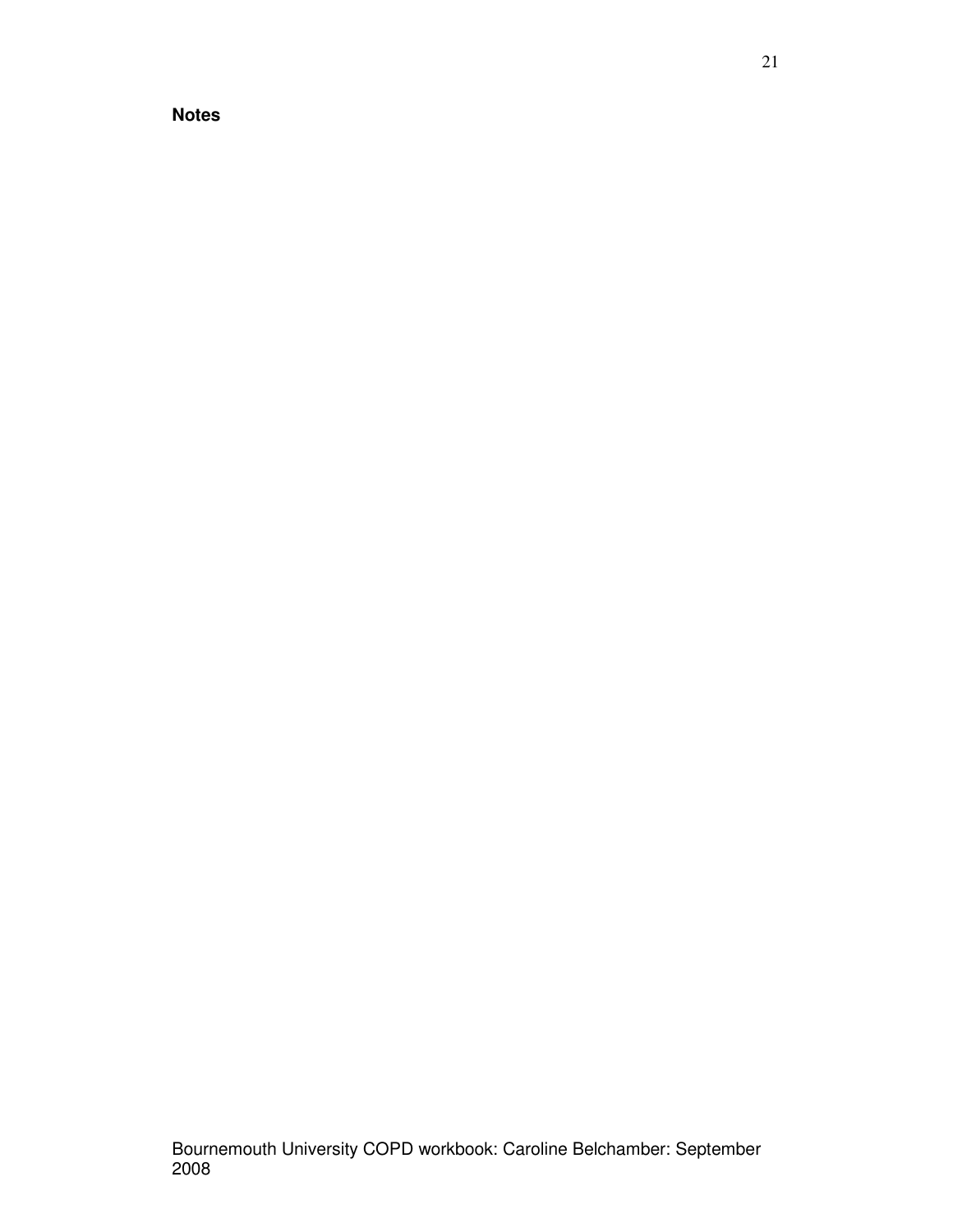**Activity 12 (1 hour): Pulmonary rehabilitation programmes are set up to compliment rather than replace existing services for people with chronic disabling lung diseases such as COPD. Complete the activity below to consolidate your learning on this subject.** 

Think about what a routine service would offer and then consider what would be the fundamental components of a pulmonary rehabilitation programme and write them down in the space provided.

#### **Outcome measures**

Describe the 12-minute walking test

#### Describe the shuttle-walking test

------------------------------------------------------------------------------------------------------- ------------------------------------------------------------------------------------------------------- ------------------------------------------------------------------------------------------------------- ------------------------------------------------------------------------------------------------------- -------------------------------------------------------------------------------------------------------

Describe the modified BORG scale

------------------------------------------------------------------------------------------------------- ------------------------------------------------------------------------------------------------------- ------------------------------------------------------------------------------------------------------- ------------------------------------------------------------------------------------------------------- -------------------------------------------------------------------------------------------------------

**Activity 14 (1 hour): During your video skills session this week, practice what you learnt in week 1 on giving advice and education to your patient on breathing control and ACBT and relate it to a COPD patient. Also revise your upper quadrant mobilisation techniques for thoracic pain and the use of TENS using a visual analogue scale (VAS) to record your patient's outcome measure.**

Bournemouth University COPD workbook: Caroline Belchamber: September 2008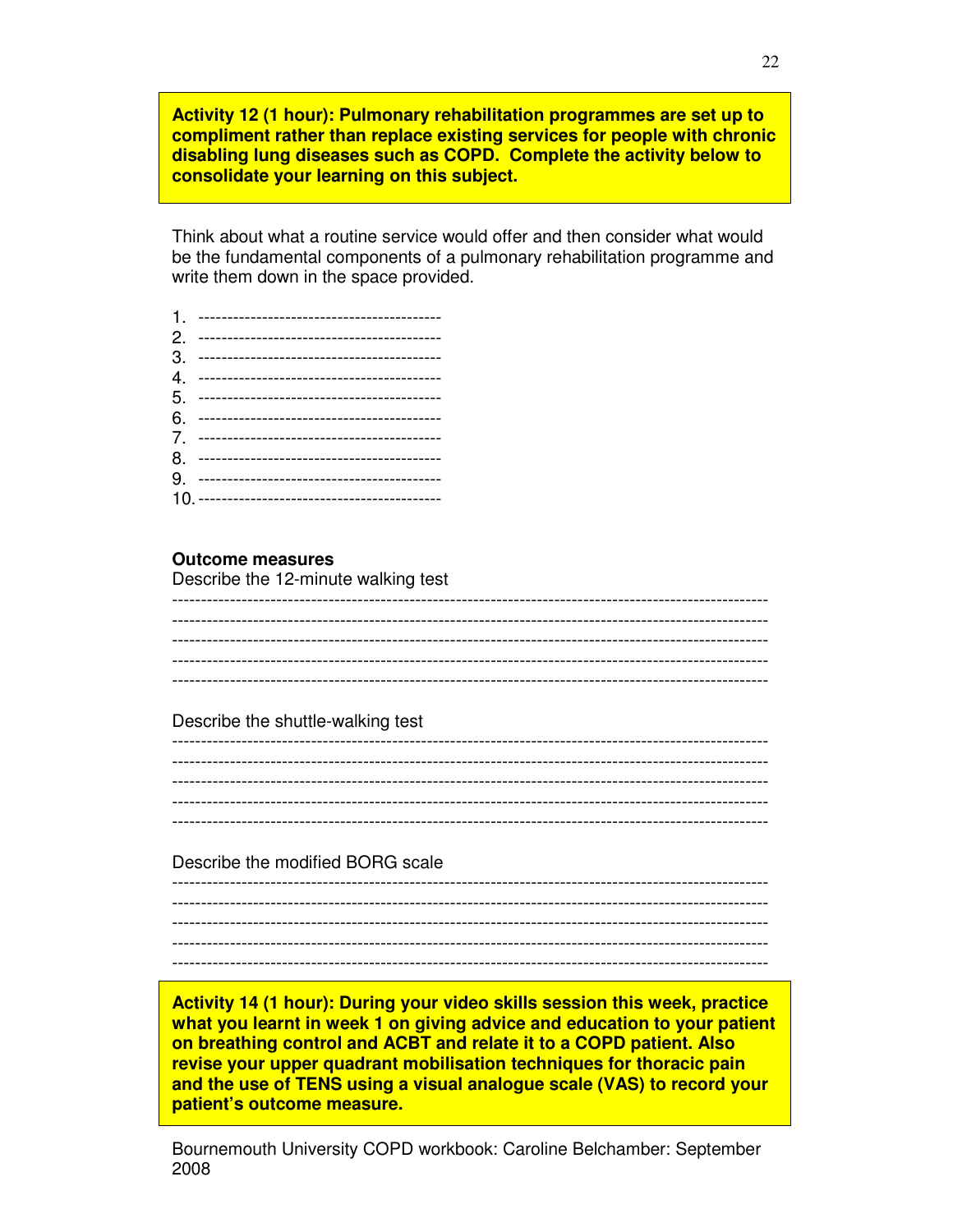# **Section 4: CPAP / BiPAP**

You have now looked at the pathology, medication and rehabilitation programmes for people with COPD. This section will be taking you a step further to consider equipment that could benefit and support your patient. You need to be aware of how this equipment functions and who to refer your patient to if they start to deteriorate. At this stage it would be a good idea to remind yourself about the vital signs that you learnt in week 1.

The equipment that we will discuss in this section is CPAP (Continuous Positive Airway Pressure) and BiPAP (Bilevel Positive Airway Pressure). Evidence demonstrates that they are effective in preventing intubation (a tube placed into the mouth to attach to a ventilator machine in intensive care) and decreasing mortality in patients with Acute Respiratory Failure (Kramer et al 1995, Poponick et al 1999 and Brochard et al 1995).

# **CPAP**

CPAP works by delivering a continuous positive air pressure of about 10 cm of water throughout the respiratory system. The sensation that your patient will experience when using CPAP is equivalent to sticking your head out of a moving car. CPAP is thought to improve breathing by counteracting intrinsic PEEP (positive end expiratory pressure) and decreasing the work of breathing.

### **Intrinsic PEEP**

In patients with severe COPD, the lung does not fully empty due to the obstruction in the airway resulting in a positive pressure in the airways at end expiration. Therefore for a patient with severe COPD they must initially overcome this positive airway pressure before a negative pressure can be generated to breathe in more air. This is called intrinsic PEEP and in patients with respiratory failure due to COPD it is often about 5cm H2O, but it can be higher.

### **BiPAP**

BiPAP delivers CPAP but also senses when an inspiratory effort is being made and delivers a higher pressure during inspiration. When flow stops, the pressure returns to the CPAP level. This positive pressure wave during inspiration unloads the diaphragm decreasing the work of breathing. In patients with respiratory failure, a common technique is to begin with the expiratory level at 5 and the inspiratory level at 15. The levels are adjusted based on the patient's comfort, tidal volume achieved and blood gases.

### **EBP**

Brochard, L. et al 1995. Noninvasive Ventilation for Acute Exacerbations of COPD, NEJM. 333:817-822.

Kramer, N. et al 1995. Randomized, prospective trial of noninvasive positive pressure ventilation in acute respiratory failure. American Journal of Respiratory and Critical Care Medicine, 151, 1799-1806

Poponick, J. et al 1999. Use of a Ventilatory Support System (BIPAP) for Acute Respiratory Failure in the Emergency Department. Chest, 116, 166-171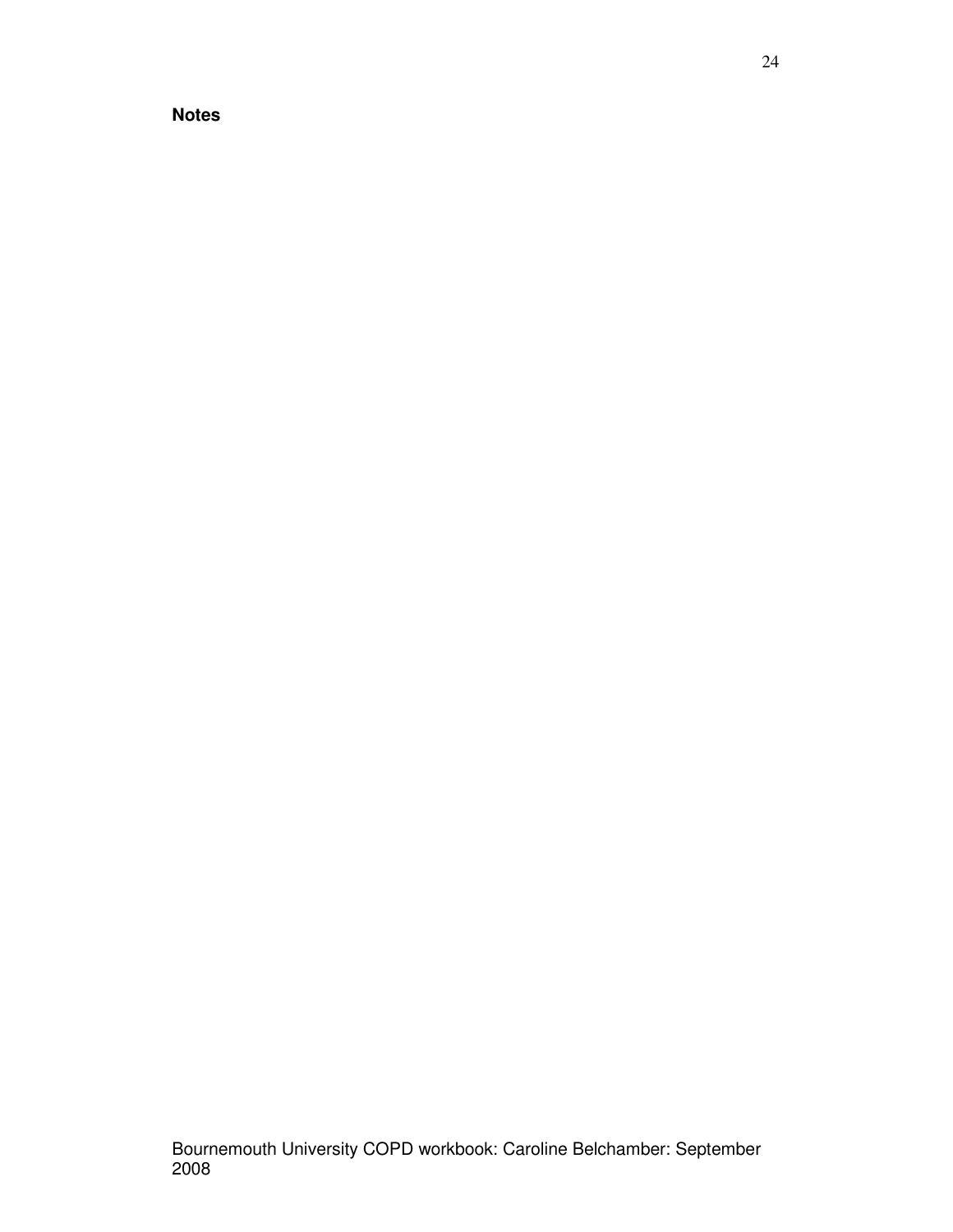**Activity 15 (1 and half hours): Please refer to pages 175 to 181 'Mechanical aids' in Hough (2001) to extend your knowledge on CPAP and BiPAP. If you can complete the 'mini case studies' for 'mechanical aids' (p 181-182) you are well on your way to clinically reasoning a treatment plan for your patient.** 

**In addition you will need to know about type 1 and type 11 respiratory failure before reading about NPPV (non-invasive positive-pressure ventilation) below. I would therefore recommend that you read page 117 in Hough (2001) to familiarise yourself with this.** 

#### **Information on NPPV**

NPPV is delivered by a nasal or face mask, therefore eliminating the need for intubation or tracheostomy. NPPV can be given by a volume ventilator, a pressure-controlled ventilator, a bilevel positive airway pressure (BiPAP or bilevel ventilator) device, or a continuous positive airway pressure (CPAP) device. Volume ventilators are often not tolerated because they generate high inspiratory pressures that result in discomfort and mouth leaks.

NPPV delivers a set pressure for each breath (with a bilevel or standard ventilator in the pressure-support mode). Although positive-pressure support is usually well tolerated by patients, mouth leaks or other difficulties are sometimes encountered. BiPAP ventilators provide continuous high-flow positive airway pressure that cycles between a high positive pressure and a lower positive pressure.

NPPV may be used as an intermittent mode of assistance depending on patients' clinical situations. Instantaneous and continuous support is given to the patients in acute respiratory distress. As the underlying condition improves, ventilator-free periods are increased as tolerated, and support is discontinued when the patient is deemed stable. In most studies, the duration of NPPV use in patients with acute on chronic respiratory failure averages 6- 18 hours. The total duration of ventilator use varies with the underlying disease; approximately 6 hours is used for acute pulmonary oedema and more than 2 days is used for COPD exacerbation.

Honrubia et al (2005) compared the efficacy and resource consumption of NPPV against conventional mechanical ventilation in patients with acute respiratory failure. Avoidance of intubation, mortality, and consumption of resources were the outcome variables. Thirty-one patients were assigned to the non-invasive group, and 33 were assigned to the conventional group. NPPV reduced the need for intubation in patients with acute respiratory failure from different causes. A trend of reduction in intensive care units (ICUs) and hospital mortality together with fewer complications during ICU stay was observed (Honrubia et al 2005).

### **NPPV and COPD**

Acute exacerbation of COPD is a frequent cause of admission to hospital and ICU. Patients develop a deterioration of gas exchange accompanied by rapid shallow breathing, severe dysponea (breathlessness), right ventricular failure,

Bournemouth University COPD workbook: Caroline Belchamber: September 2008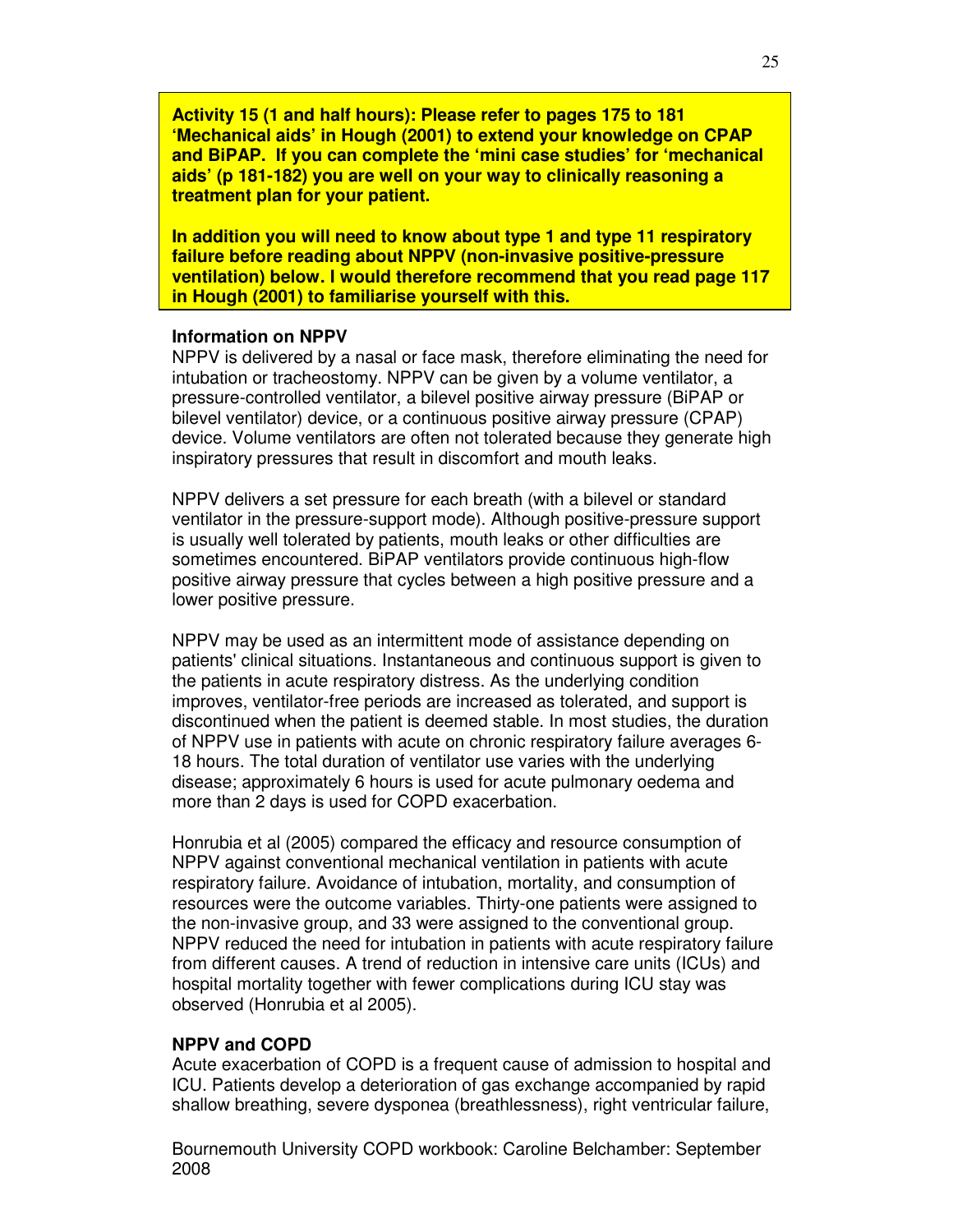and encephalopathy. The respiratory system is unable to maintain adequate alveolar ventilation in the presence of abnormalities in respiratory mechanics. Patients develop a shortened inspiratory time, decrease in tidal volume, and increased respiratory frequency of the excessive respiratory load. Therefore, treatment should be directed at reducing the loads imposed on the respiratory muscles.

# **Benefits of NPPV**

In acute respiratory failure, NPPV offers a number of potential advantages over invasive positive pressure ventilation (PPV). These advantages include the avoidance of intubation-related trauma, a decreased incidence of nosocomial pneumonia, enhanced patient comfort, a shorter duration of ventilator use, a reduction in hospital stay, and ultimately, reduced cost.

# **Mechanisms of action**

NPPV decreases the work of breathing and thereby improves alveolar ventilation while simultaneously resting the respiratory musculature. The improvement in gas exchange with BiPAP occurs because of an increase in alveolar ventilation. Externally applied expiratory pressure (eg, positive endexpiratory pressure [PEEP]) decreases the work of breathing by partially overcoming the auto-PEEP, which is frequently present in these patients. The patients generate a less negative inspiratory force to initiate a breathing cycle.

# **Inhalation and exhalation**

In spontaneous mode, upon detection of inspiration, higher pressure is delivered until the flow rate falls below the threshold level. The expiratory pressure with bilevel pressure support is equivalent to the PEEP, and the inspiratory pressure is equivalent to the sum of the PEEP and the level of pressure support. In timed mode, biphasic positive airway pressure ventilation alternates between the inspiratory and expiratory pressures at fixed time intervals, which allows unrestricted breathing at both pressures. This differs from the spontaneous mode of BiPAP, which cycles on the basis of the flow rates of the patient's own breathing.

Supplemental oxygen can be connected to the device, but a higher flow of oxygen therapy is usually required.

NPPV is more effective in a relaxed patient and is not optimal in an anxious uncooperative patient or a patient fighting the ventilator. Patients must be adequately prepared with properly fitting masks, and the increase of the inspiratory and the expiratory pressures should occur gradually. Effectiveness should be determined clinically by improved respiratory distress, decreased patient discomfort, and improved results from arterial blood gas determinations.

# **N/B You will learn about arterial blood gases in week 3.**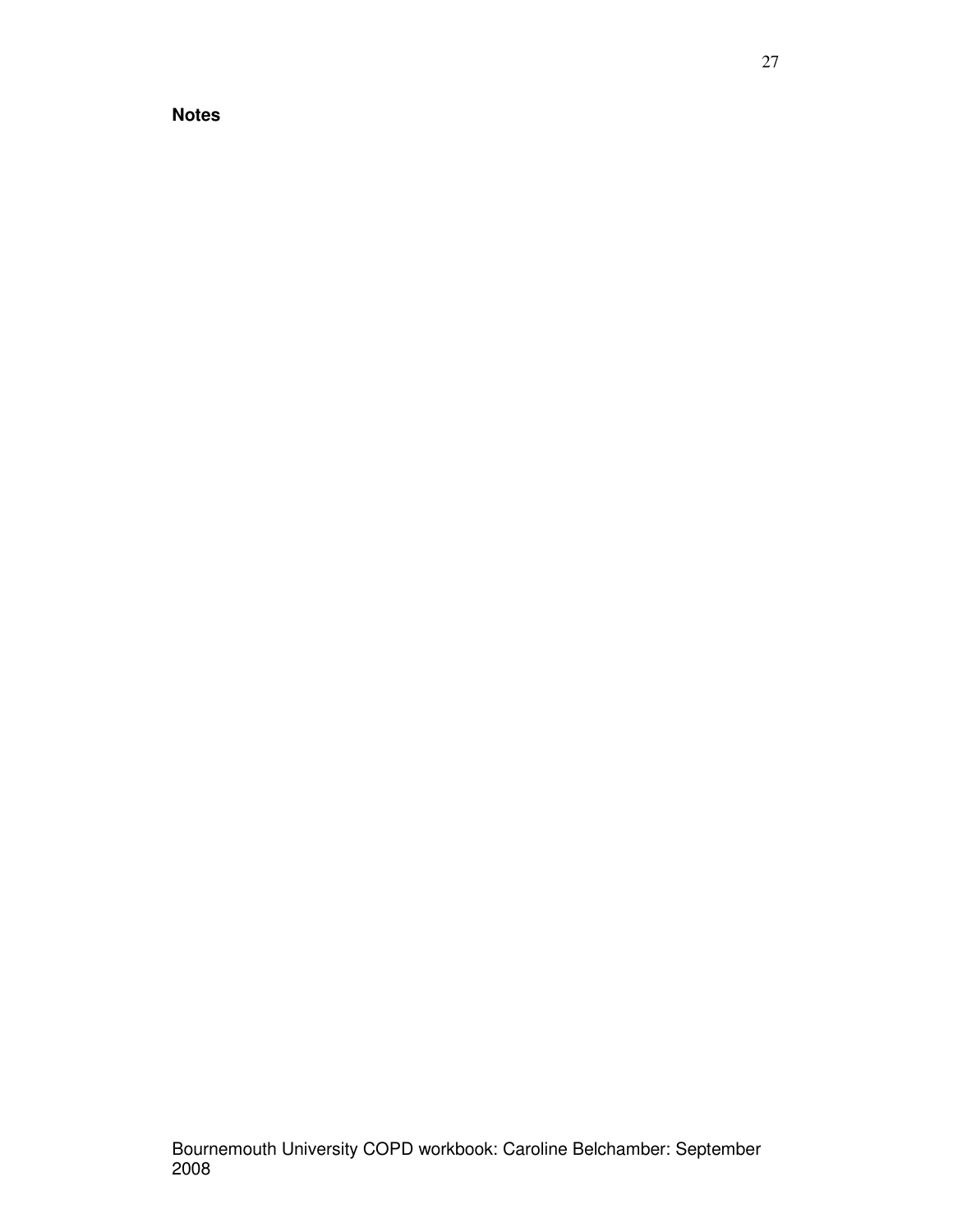# **Clinical trials supporting the use of NPPV in patients with COPD exacerbation**

NPPV is an effective means of treating patients with acute respiratory failure resulting from a variety of causes, as demonstrated by uncontrolled studies and prospective randomized trials. NPPV improves alveolar ventilation by increasing tidal volume. Most studies have used NPPV as an intermittent mode of support because the support is not delivered on a continuous basis, but rather for 6-18 hours per day. The duration of NPPV depends on each patient's clinical situation.

Most trials used inspiratory pressures of 12-20 cm water and expiratory pressures of 0-6 cm water and excluded patients with hemodynamic instability, uncontrolled arrhythmia, or a high risk of aspiration.

Recent prospective randomized studies strongly support the use of noninvasive mechanical ventilation in patients with severe exacerbations of COPD. In a large randomized trial (Brochard 1995) comparing NPPV with a standard ICU approach, the use of NPPV was shown to reduce complications, the duration of ICU stay, and mortality. Patients in whom NPPV failed had a similar mortality rate compared to the intubated group (25% vs 30%).

Wysocki and colleagues (1995) recently published the largest prospective randomized study comparing NPPV to standard treatment in patients with COPD exacerbation. NPPV was administered on the ward; the nurses were trained for 8 hours in the preceding 3 months. Treatment failed in significantly more patients compared to the control group (27% vs 15%); in-hospital mortality rates were significantly reduced from the use of NPPV (20% to  $10\%$ ).

In addition, 3 Italian cohort studies with historical or matched control groups have suggested that long-term outcome of patients treated with NPPV is much better than that of patients treated with medical therapy and/or with endotracheal intubation.

### **Cochrane Systematic Review determined the efficacy of NPPV in the management of patients with respiratory failure due to an acute exacerbation of COPD**.

Fourteen studies were included in the review. NPPV resulted in decreased mortality (relative risk [RR] 0.52), decreased need for intubation (RR 0.41), and reduction in treatment failure (RR 0.48). The complications associated with treatment (RR 0.38) and length of hospital stay (mean, 3.24 d) was also reduced in the NPPV group. NPPV has benefit as first-line intervention in addition to usual medical care in all appropriate patients for the management of respiratory failure secondary to an acute exacerbation of COPD. Early NPPV is known to reduce the likelihood of endotracheal intubation, treatment failure, and mortality (Ram 2004).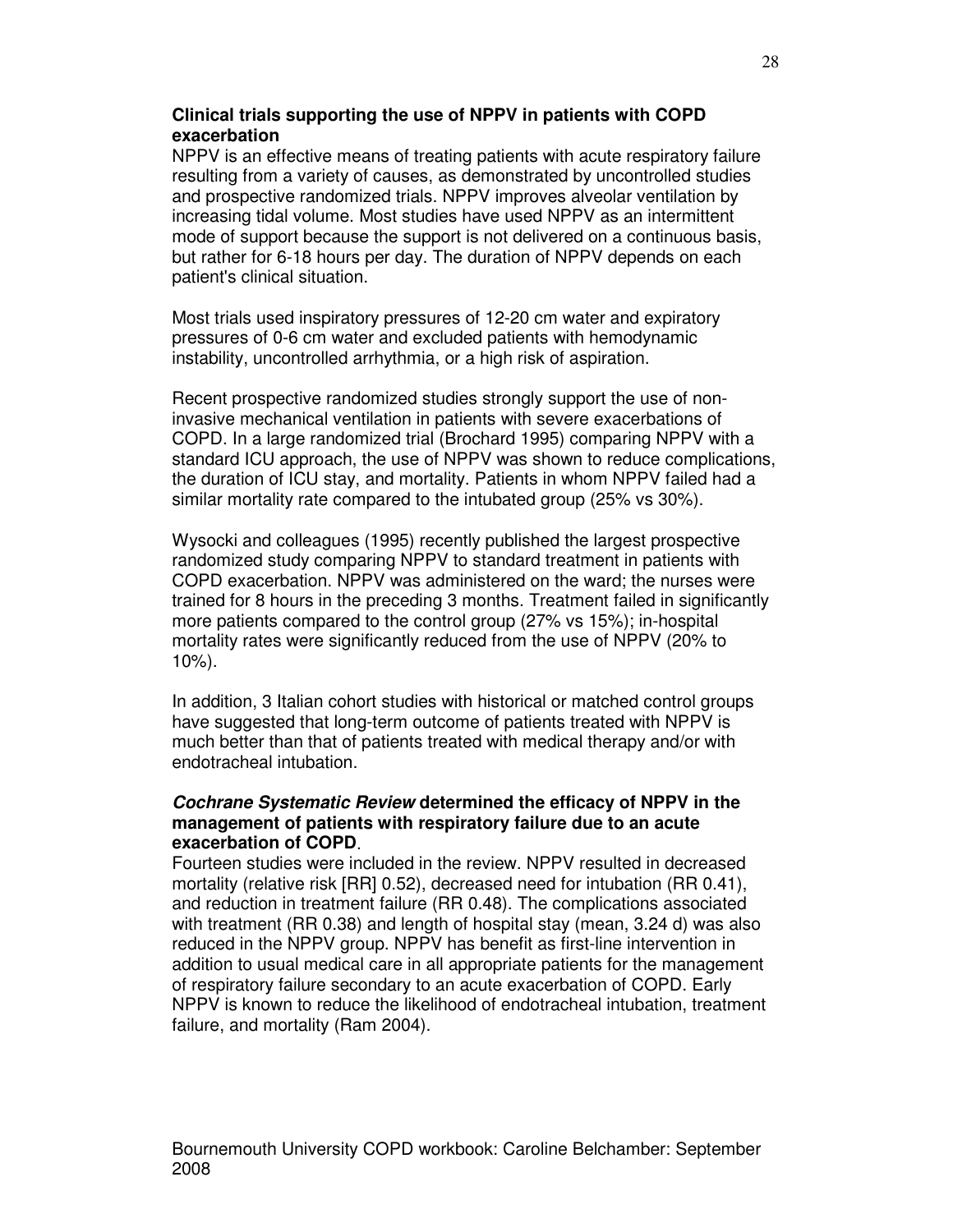Early use of NPPV to assess the outcomes of acute exacerbation of COPD was evaluated in those patients with respiratory muscle fatigue and mild respiratory insufficiency. The early use of NPPV on general ward improved arterial blood gas and respiratory pattern and decreased the rate of need for intubation in patients with acute exacerbation of COPD.

Severely altered level of consciousness (ALC) has been considered a contraindication to NPPV. A recent study compared the clinical outcome of patients with acute respiratory failure due to COPD exacerbations and different degrees of ALC. This study confirmed that NPPV was successfully applied to patients experiencing COPD exacerbations with milder ALCs, whereas the rate of failure in patients with severely ALCs was higher, but an initial and cautious attempt with NPPV may be performed (Scala 2005).

### **A step-wise approach to the management of acute COPD exacerbation**

A summary of all these studies shows that NPPV has been shown to offer better outcomes to patients admitted with acute exacerbations of COPD. A complimentary step-wise approach to these patients is recommended:

- 1. The first step is based on medical care with drug treatment and oxygen supplementation.
- 2. The second step is the early use of NPPV to prevent further worsening of the COPD and subsequent clinical deterioration. NPPV should be delivered to patients who have respiratory distress and develop moderate respiratory acidosis, ie, a pH of less than 7.30. NPPV should also be offered to the patients in whom medical therapy has failed, whose ventilatory function deteriorates, and those who are candidates for ventilatory assistance.
- 3. The final step is endotracheal intubation and mechanical ventilation. This should be reserved for patients who deteriorate despite NPPV or patients in whom NPPV is contraindicated.

The use of NPPV does not require longer nursing time, but longer respiratory therapist time is required in the initial period

### **Patient selection**

Patients who are in acute respiratory distress and are at risk of needing intubation should be selected for non-invasive ventilation if they have a reversible cause of acute respiratory failure.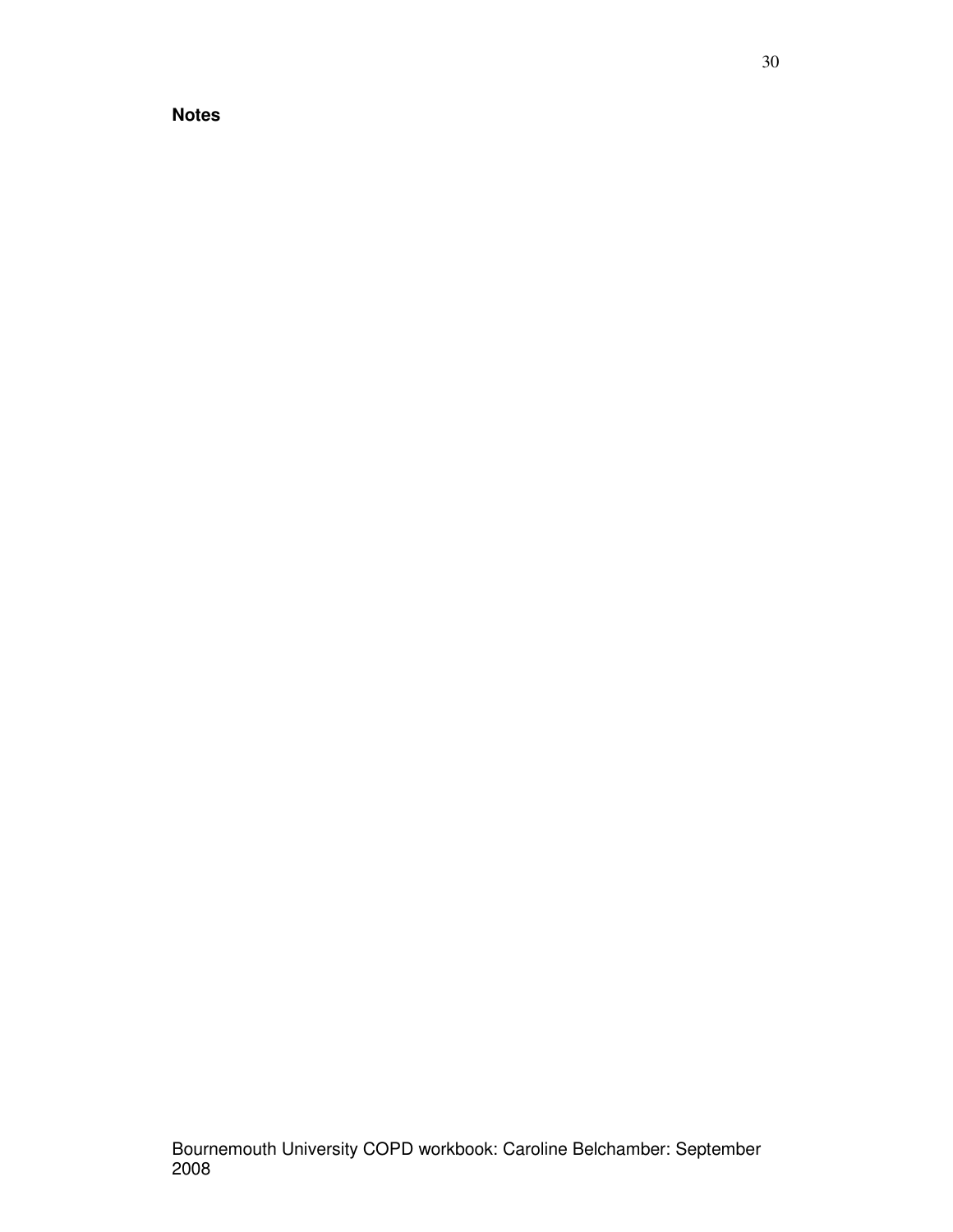# **Guidelines for the use of NPPV in patients with acute respiratory failure**

# **1. Blood gas findings**

- a) Partial pressure of carbon dioxide in arterial gas (PaCO2) greater that 45mm Hg
- b) PH less than 7.35 but more than 7.10
- c) PaO2 and fraction of inspired oxygen (FIO2) less than 200

# **2. Clinical inclusion criteria**

- a) Signs or symptoms of acute respiratory distress
- b) Moderate-to-severe dyspnoea, increased over usual
- c) Respiratory rate greater than 24 breaths per minute
- d) Accessory muscle use
- e) Abdominal paradox
- f) Gas exchange
- g) PaCO2 greater than 45 mm Hg and PH less than 7.35
- h) PaCO2 to FIO2 ratio less than 200 mm Hg

# **3. Diagnosis**

- a) COPD exacerbation
- b) Acute pulmonary oedema
- c) Pneumonia

# **4. Contraindications**

- a) Respiratory arrest
- b) Inability to use mask because of trauma or surgery
- c) Excessive secretions
- d) Haemodynamic instability or life-threatening arrhythmia
- e) High risk of aspiration
- f) Impaired mental status
- g) Uncooperative or agitated patient
- h) Life-threatening refractory hypoxemia (alveolar-arterial difference in partial pressure of oxygen (PaO2) < 60 mmHg with FIO2 of 1)

# **5. Factors predictive of success**

- a) Younger age
- b) Lower acuity of illness (ie, acute physiology and chronic health evaluation (APACHE) score)
- c) Patient able to cooperate
- d) Ability to coordinate breathing with ventilator
- e) Moderate hypercapnia (PaCO2 > 45 mm Hg but <92 mm Hg)
- f) Moderate academia (PH>7.10 but <7.35
- g) Improvement in gas exchange and heart and respiratory rates within first 2 hours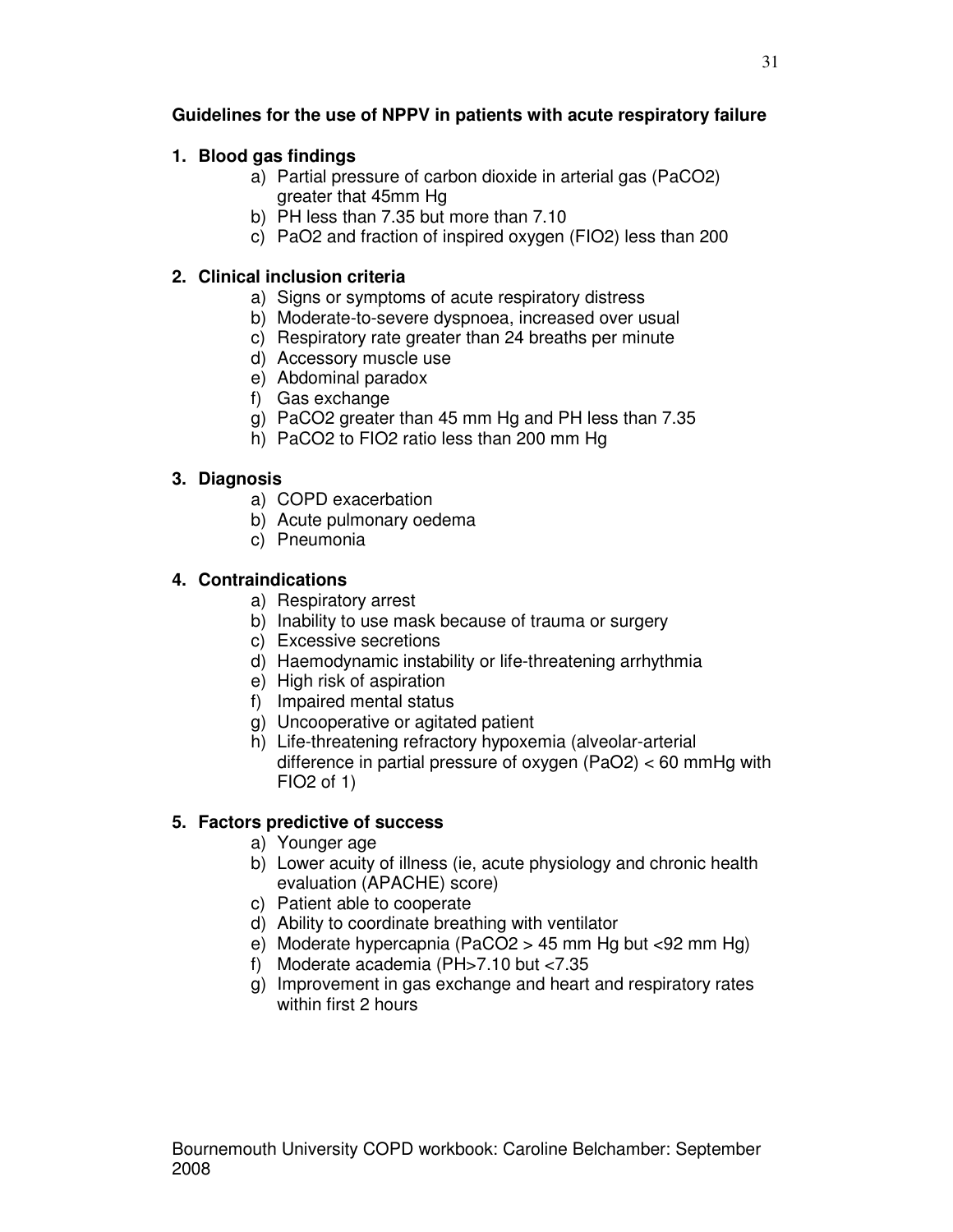# **Protocol for initiation of NPPV in patients with acute respiratory failure**

- 1. Position the head of the bed at a 45 degree angle
- 2. Choose the correct size of mask and initiate ventilator at CPAP (expiratory positive airway pressure or EPAP) of 0cm water with a pressure support of 10 cm water
- 3. Hold the mask gently on the patient's face until the patient is comfortable and is full synchrony with the ventilator
- 4. Apply wound care dressing on the patient's nasal bridge and other pressure points
- 5. Secure the mask with head straps, but avoid a tight fit
- 6. Slowly increase CPAP to more than 5 cm water
- 7. Increase pressure support (i.e. inspired positive airway pressure or IPAP, 10-20 cm water) to achieve maximal exhaled tidal volume (10-15 mL/Kg)
- 8. Evaluate that ventilatory support is adequate, which is indicated by an improvement in dysponea, a decreased respiratory rate, achievement of desired tidal volume and good comfort for the patient
- 9. Oxygen supplementation is achieved through NPPV machine-tomachine oxygen saturation of greater than 90%
- 10. A backup rate may be provided in the event the patient becomes apeneic
- 11. In patients with hypoxemia, increase CPAP in increments of 2-3 cm water until FiO2 is less than 0.6
- 12. Set the ventilator alarms and backup apnoea parameters
- 13. Ask the patient to call for needs, and provide reassurance and encouragement
- 14. Monitor with oximetry and adjust ventilator settings after obtaining arterial blood gas results

# **Weaning from NPPV**

In stable patients, weaning from NPPV may be accomplished either by progressively decreasing the levels of positive airway pressure or by discontinuing the therapy for increasing lengths of time. A combination of both strategies can also be used.

# **Severe but stable COPD**

Evidence for the use of NPPV in patients with severe but stable COPD is less convincing. Enthusiasm was initially generated in the 1980s by the hypothesis that the intermittent use of negative-pressure ventilation in patients with severe but stable COPD would improve overall function by resting chronically fatigued respiratory muscles. Subsequent controlled studies have demonstrated no significant benefit.

Of the 4 controlled studies using NPPV for severe but stable COPD, only 1 has shown favourable results. This crossover study by Meecham Jones (1993) used a nasal BiPAP system nocturnally, and improvements were observed in daytime and nocturnal  $PACO<sub>2</sub>$ , total sleep time, and quality-of-life

Bournemouth University COPD workbook: Caroline Belchamber: September 2008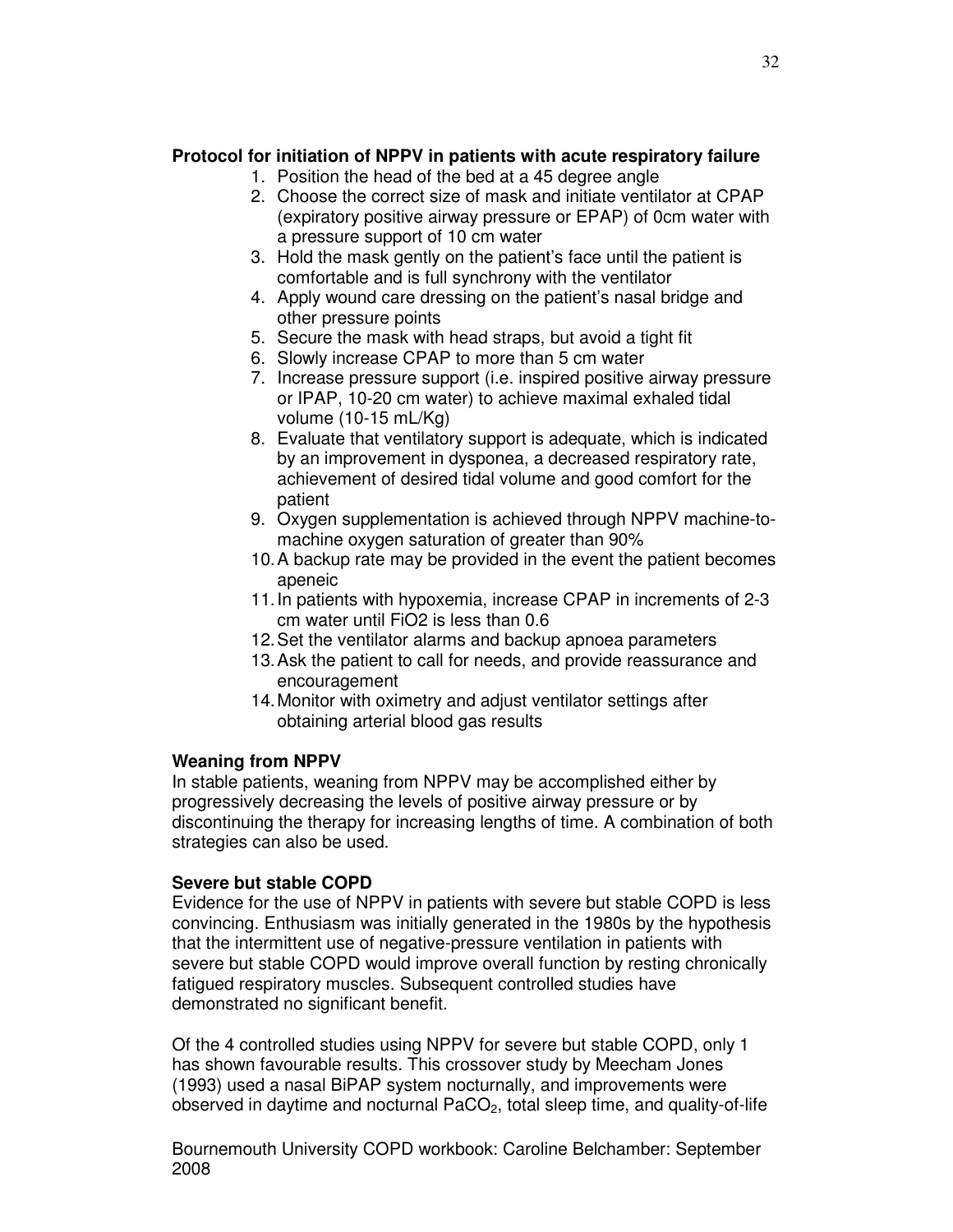scores after 3 months of NPPV use. Patients enrolled in this study had an average PaCO<sub>2</sub> of 57 mm Hg and an  $FEV<sub>1</sub>$  of 821 mL. Many patients with severe chronic COPD do not tolerate long-term PPV.

A trial of nocturnal NPPV is recommended in patients with COPD with severe hypercapnia (PaCO<sub>2</sub>  $>$ 55 mm Hg), nocturnal oxygen desaturation, coexisting sleep disordered breathing, and possibly patients with frequent panic attacks, which may be relieved by using NPPV.

(Modified from Sharma 2006)

### **References**

Brochard, L. Mancebo, J. Wysocki, M. et al., 1995. Noninvasive ventilation for acute exacerbations of chronic obstructive pulmonary disease. N Engl J Med, 333 (13), 817-22.

Honrubia, T. Garcia, L. Franco, N., 2005. Noninvasive vs conventional mechanical ventilation in acute respiratory failure: a multicenter, randomized controlled trial. Chest, 128 (6), 3916-24.

Meecham, Jones, D. J. Wedzicha, J. A., 1993. Comparison of pressure and volume preset nasal ventilator systems in stable chronic respiratory failure. Eur Respir J, 6 (7), 1060-4.

Ram, F. S. Picot, J. Lightowler, J., 2004. Non-invasive positive pressure ventilation for treatment of respiratory failure due to exacerbations of chronic obstructive pulmonary disease. Cochrane Database Syst, CD004104.

Scala, R. Naldi, M. Archinucci, I., 2005. Noninvasive positive pressure ventilation in patients with acute exacerbations of COPD and varying levels of consciousness. Chest, 128 (3), 1657-66.

Wysocki, M. Tric, L. Wolff, M. A. et al., 1995. Noninvasive pressure support ventilation in patients with acute respiratory failure. A randomized comparison with conventional therapy. Chest, 107 (3), 761-8.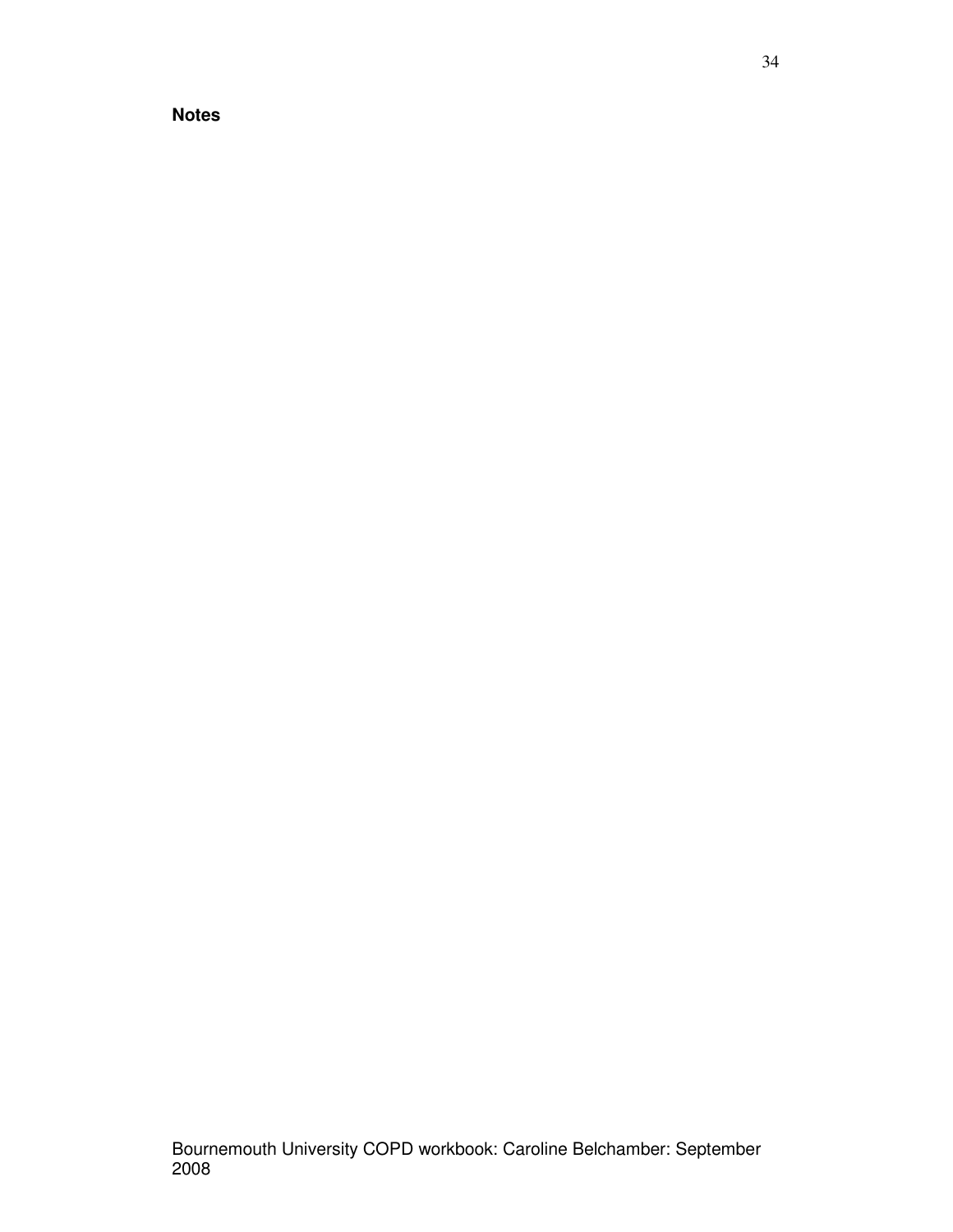**Activity 16 (30 mins): Revise your work from week 1 on partial pressures and then write down all the millimetres of mercury (mm Hg) values that you can find in the above information. Now convert the readings into kilopascals (kPa). This is a useful exercise as kPa is now widely used in hospitals instead of mm Hg.** 

**1 kPa = 7.5 mmHg** 

**Example: Paco2 4.5-6 kPa (35-50 mm Hg) Pao2 11-14 kPa (83-105 mm Hg)**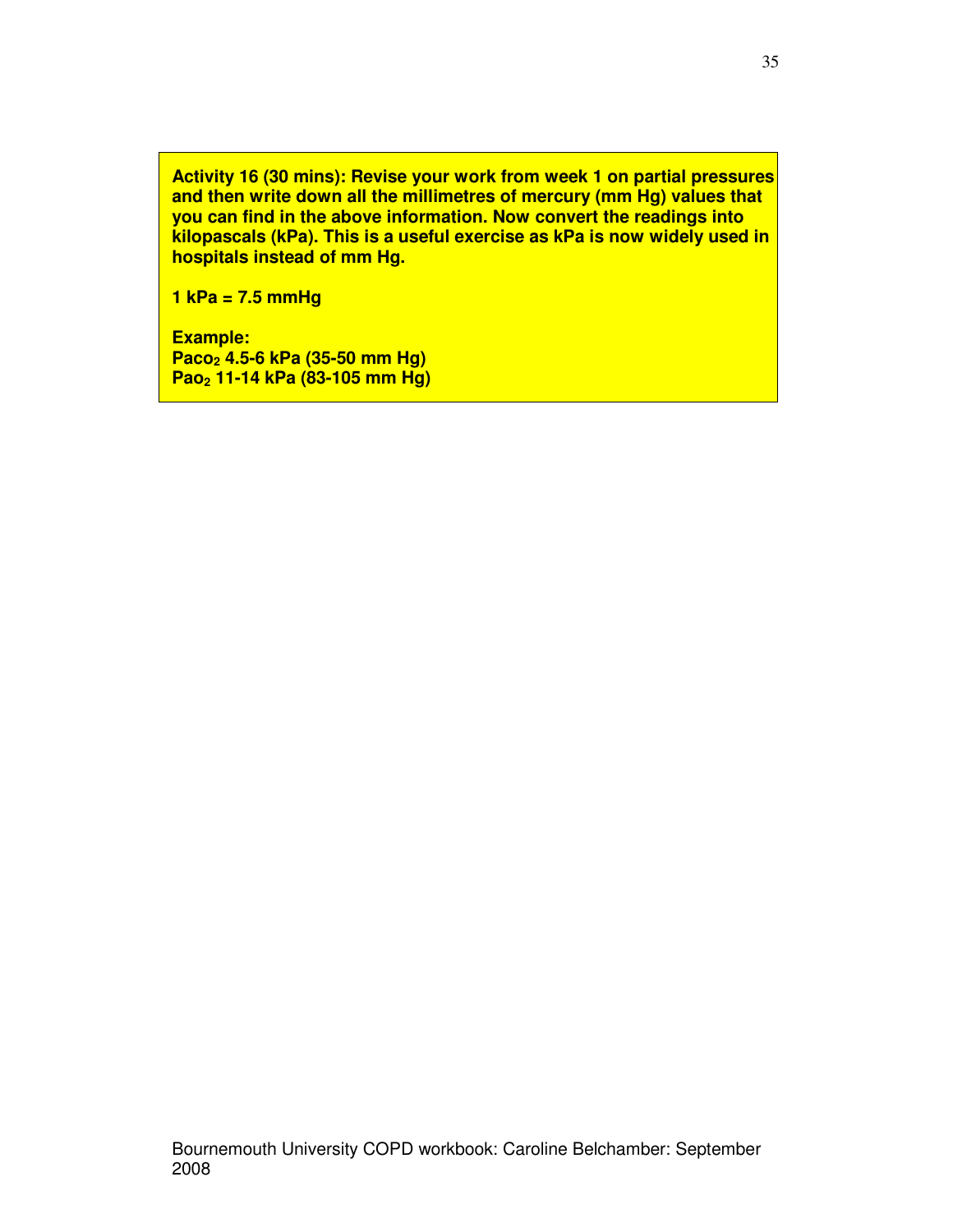**Activity 17 (20 mins): Write down in the space provided when BiPAP and CPAP should be administered** 

**Activity 18 (30 mins): Make a list of the words in the information on NPPV that you don't know and find out their meaning using a medical dictionary**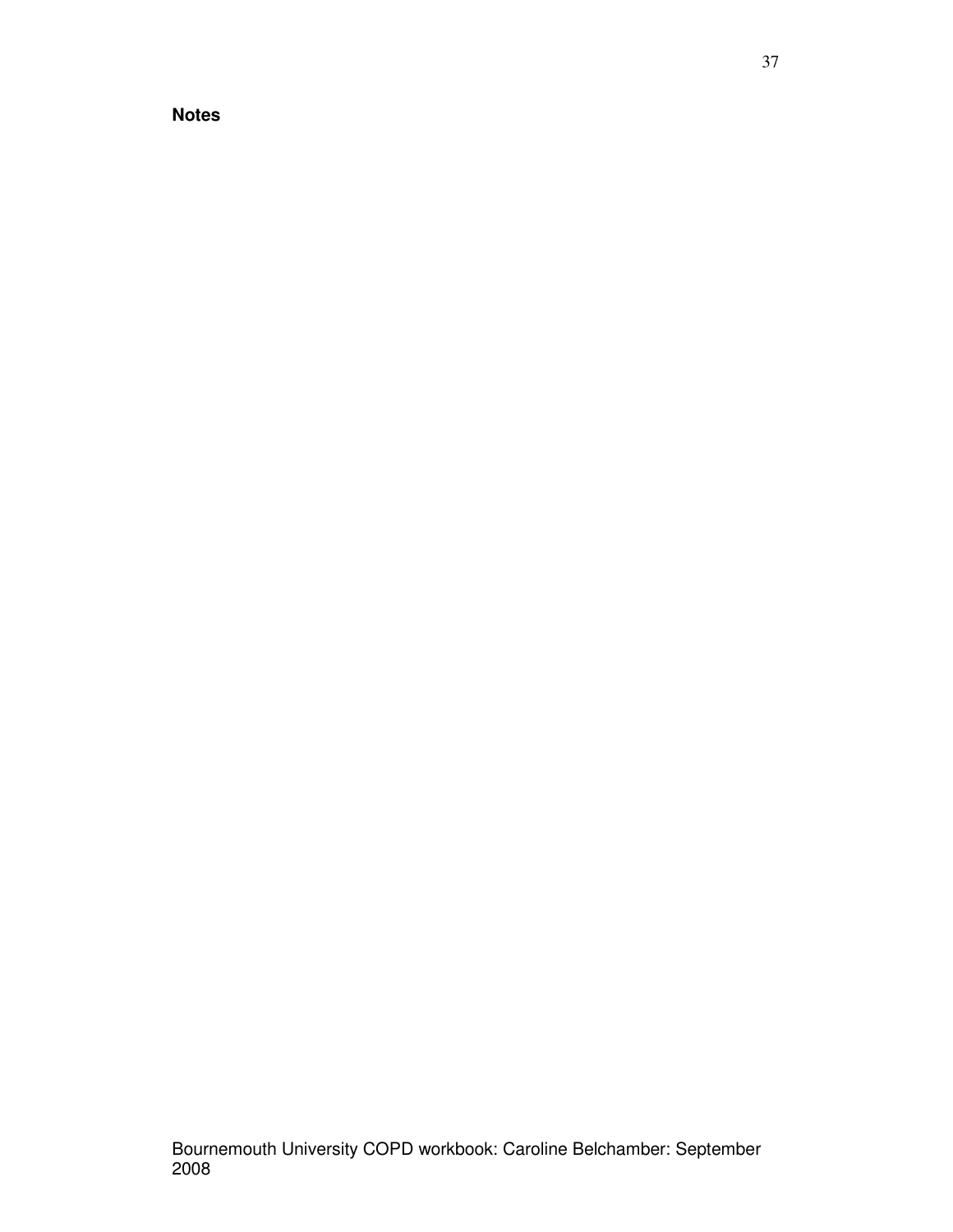### Section 5: Psychosocial

We now need to consider our patient as a person and how that person is feeling with the diagnosis of COPD. Viewing our patient holistically will help us to provided a better service for people with COPD. If we can relate to the emotions that a person is going through we will also comprehend how it is affecting them mentally as well as physically. With this knowledge you will begin to realise why treating someone with COPD can be both challenging and rewarding as well as accepting why at times they are non-compliant (rebellious) to treatment.

### **How can physiotherapy help?**

Physiotherapy can help reduce feelings of stress and anxiety and prevent problems such as hyperventilation and depression. There are a number of ways in which this can be done for example through;

- Listening to your patient's fears and anxieties
- Relaxation techniques
- Advice and education
- Progressive exercise programmes (hospital and home based)
- Breathing control
- Setting goals with the patient and their family
- Energy conservation, e.g. life style changes, pacing
- Maintaining good posture and gait (walking) pattern
- Reducing pain through Postural advice and the use of TENS
- Removing secretions

Getting your patient to mobilise (walk) is really important to maintain their functional activities of daily living (ADL). This simple but effective activity will also aid the clearance of secretions and improve your patient's respiratory capacity.

People with COPD often get into a vicious cycle of becoming frightened to move, so they remain immobile, which reduces their exercise tolerance and therefore increases their breathlessness when they do attempt to get to the toilet for example. The latter increases their fear of becoming more breathless and they become increasingly dependant and less active. Their social life stops because of this and soon they find themselves isolated. As they lose control of the situation their selfesteem is lowered and this is often when depression sets in. At this point it becomes a challenge to motivate your patient. You therefore need to treat your COPD patients at the earliest possible opportunity to prevent this vicious cycle from occurring.

### **EBP**

Freeman, D. Price, D., 2006. ABC of chronic obstructive pulmonary disease. Primary care and palliative care. British Medical Journal. 333 (7560)188-90.

Lynn, J. Ely, E. Wesley, E. et al., 2000. Living and dying with chronic obstructive pulmonary disease. Journal of the American Geriatric Society 48 (5) S910–S1000.

Skilbeck, J. Mott, L. Page, H. et al., 1998. Palliative care in chronic obstructive airways disease: a needs assessment. Palliative Medicine 12, 245–54.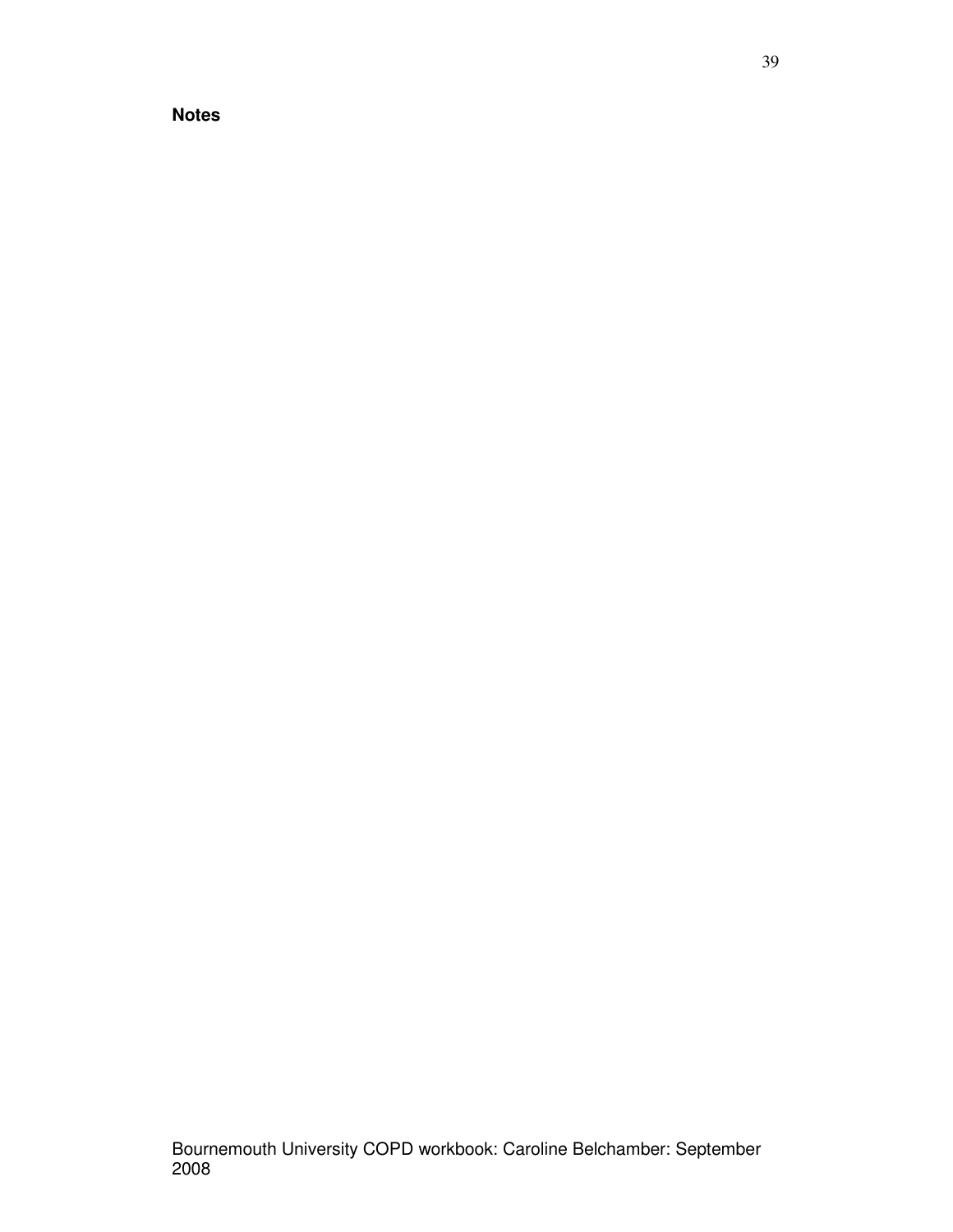**Activity 20 (20 mins): So that you will be better equipped to clinically reason an individual treatment plan we will be bringing in a person with COPD so that you can talk to them. This person will have attended a patient support group (PSG) so you will be able to find out more about the benefits of people attending such groups. You can also find out their experiences of physiotherapy and pulmonary rehabilitation (if they have had this service available to them). It is suggested that you read the following to increase your knowledge in this subject before coming to the patient panel.** 

### **COPD as a Stressful Life Event**

Chronic illness demands continual psychological adjustment as the disease progresses through different stages from no symptoms to mild, then moderate and severe symptoms. Respiratory patients must cope with a wide variety of stressors including: shortness of breath, cough, sputum production, wheeze, pain, changing body image, loss of independence, social stigma, social isolation and uncertainty about the future.

Along with these respiratory associated stressors COPD patients must also deal with changing environments, family pressures and other critical events that occur during this time of their life span. Although successful adaptation to the disease process (and critical life events) is normal, adverse psychological reactions can commonly occur at some time during the chronic disease process. Such reactions include - depression, anxiety/worry, panic attacks, irritability and confusion.

The word stress can be confusingly used to mean two different things. Sometimes the word stress is used to describe a stressor. A stressor is something that people perceive as a threat and that calls upon the individuals coping mechanisms. They include situations that cause uncertainty or where people feel a lack of control, or harmful or unpleasant situations that lead to stressful reactions (eg. "giving that presentation was very stressful").

At other times stress can be taken to mean the stress reactions that occur in response to the stress such as thoughts, feelings, behaviours and physiological responses (e.g. showing "signs" of stress).

Therefore stress is a process that can be seen as an interaction between the coping skills of the individual and the demands of his/her environment. The following account will use the 3-part stress model to try and explain some of what patients may experience and how PSG may help.

### **Physical and Psycho-social Stressors**

As previously defined stressors are situations that put demands on coping skills. The COPD patient comes into contact with and must cope with a wide variety of physical stressors which include shortness of breath and other respiratory symptoms, environmental pollution, changes in temperature, exposure to infection/disease, taking medication and hospitals/medical clinics.

Bournemouth University COPD workbook: Caroline Belchamber: September 2008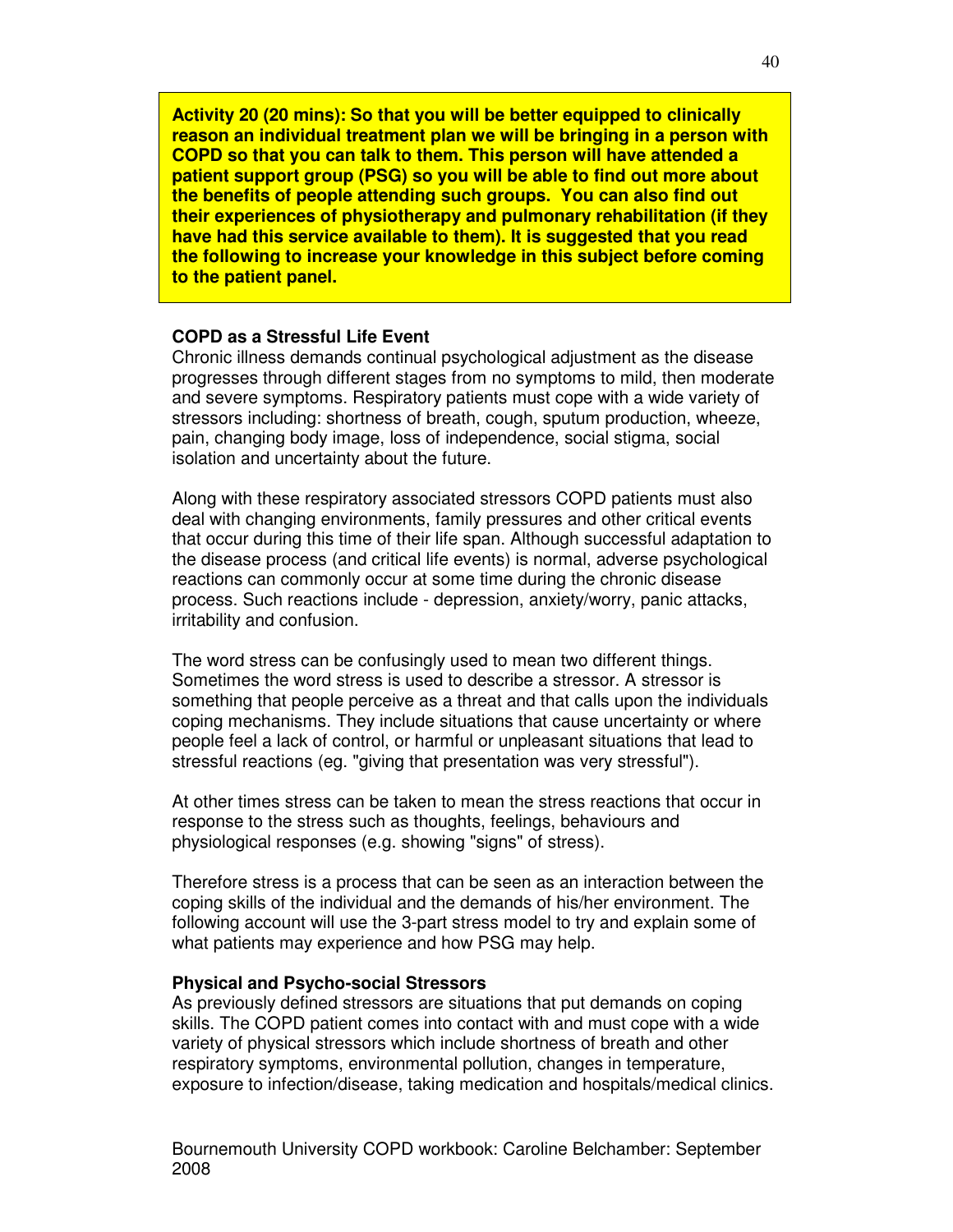As we all live and function in a social context these attributes of our environment (psycho-social stressors) can also put demands on our ability to cope. The COPD patient must be able to manage the chronic disease while still trying to maintain effective relationships with their spouse, friends, acquaintances and health care staff. However, due to the disabling nature of the disease it can cause relationships to be strained and may result in many patients being socially isolated and not seeking treatment.

One of the aims of PSG's is to empower patients with better coping skills to deal with both the physical and psycho-social stressors. This can be achieved through encouraging patients to help each other and presentations from guest speakers to reinforce what they have already learned in pulmonary rehabilitation.

#### **Psychological Stress Reactions**

The psychological responses that COPD patients have to stress include the thoughts, feelings and concerns they have about their perceived threats. These are their interpretation of the situation and each patient can interpret the same situation in a different way. Such expectations of coping can become distorted in COPD as they may be based on past experiences in which patients did not cope well. Examples of some distorted and unrealistic interpretations include "This attack is going to become severe", "I'll end up in hospital," "I can't do anything any more because I get short of breath," "I'm a useless individual", "My life is not worth living."

These thoughts can lead to negative feelings such as anxiety, anger, tension, frustration, hopelessness and depression. In fact, two Australian based studies (including the Australian Lung Foundation) and other studies have shown that there is a significant prevalence of psychiatric morbidity in COPD. The prevalence of depression and anxiety in COPD can range between 40 - 90% compared to 8 - 20% in the normal population.

Such psychological disturbance can compound the disability and handicap faced by people with COPD, leading them to withdraw from life, becoming more socially and physically inactive which in turn enhances the psychological symptoms and a vicious cycle appears.

PSG's can give patients the opportunity to discuss their feelings and emotions (which in itself is extremely therapeutic) as well as physically getting out and participating in activities which are both enjoyable and rewarding. This type of treatment (support groups which incorporate activity) has been shown in clinical trials to be effective in alleviating anxiety and depression. The Australian Lung Foundation randomised control rehabilitation trial showed that small group rehabilitation and support significantly reduced psychiatric morbidity in the COPD sample.

Sedentary lifestyles can lead to deconditioning of muscles and reduced fitness. Many patients with COPD develop a phobia towards exercise due to shortness of breath, embarrassment, misinformation, anxiety and depression and a vicious cycle of inactivity can occur.

Bournemouth University COPD workbook: Caroline Belchamber: September 2008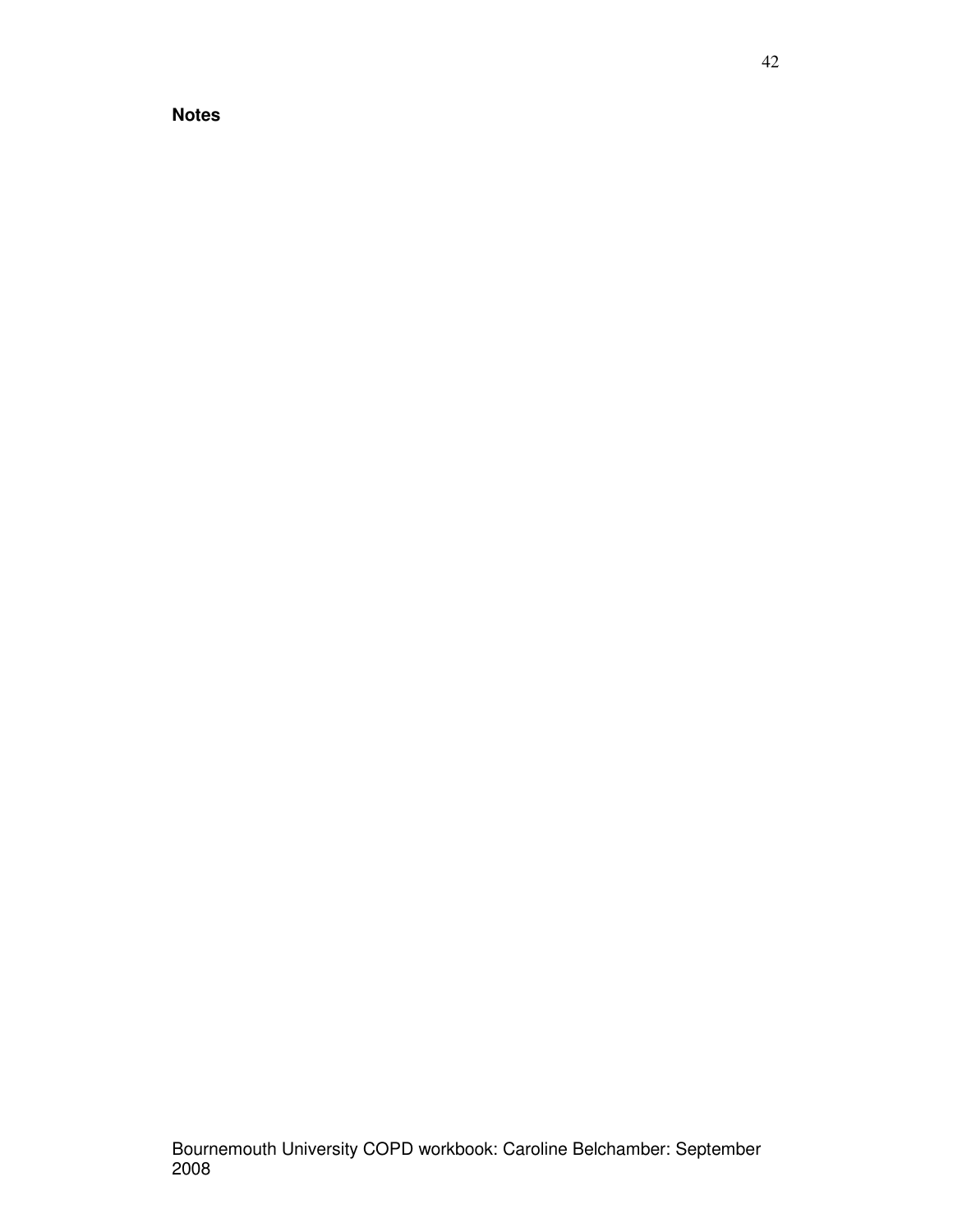PSG's can provide an environment that encourages people to participate in physical exercise and also provide exercise classes. They can also encourage people to be more physically active by organising walks and tours for its members.

Another aim of PSG's is to change/modify the way people think about their disease. They may endeavour to change and replace the defeatist and negative attitudes and thoughts exhibited by many patients with a more positive outlook. Changing the way people think about their situation has been shown to effect the way they feel and thus we may be able to alleviate some of the feelings of depression, anxiety and hopelessness.

### **Physiological Responses to Stress**

The body reacts to stress through a variety of physiological responses which include: Increases in heart rate, blood pressure, blood flow, tension in voluntary muscles, perspiration, depth and frequency of breathing and nausea, diarrhoea, hot flushes, cold chills.

This represents the body's attempt to adapt to the increased load of coping with the stressor. It is the automatic self-protection mechanism (termed the "Fight or Flight Response") that prepares the body to fight the threat or avoid it.

In some instances these physiological responses can be misinterpreted or not dealt with soon enough and they can become out of control leading to a panic attack. As the precipitant of a panic attack is usually shortness of breath it is not surprising that many COPD patients suffer from such attacks.

Although strategies for coping with panic attacks are discussed during pulmonary rehabilitation, PSGs afford the opportunity to reinforce some of these strategies (e.g. diaphragmatic breathing, relaxation techniques) through practice and discussion.

# **What happens when the stress response continues?**

Stress is a three-stage process

- 1. The Alarm Phase the initial response of the body (i.e. the flight or fight response). Little thought involved
- 2. Stage of Resistance Coping and Adaptation
- 3. Stage of Exhaustion Shock and Lowered Resistance to Infection

If the stage of resistance (coping and adaptation) is not effectively performed this can lead to several psychological changes which include alteration in personality and cognition e.g.

- Increased difficulty in solving problems, worry excessively, misinterpret situation, irritability, easily frustrated, lack of energy, loss of interest, forgetful, insomnia, fear loss of control
- More aggressive complain about care, become more demanding, argumentative, stubborn, stressful situations are increasingly avoided
- More passive difficulty in making decisions, becomes increasingly isolated, waits to be taken care of

Bournemouth University COPD workbook: Caroline Belchamber: September 2008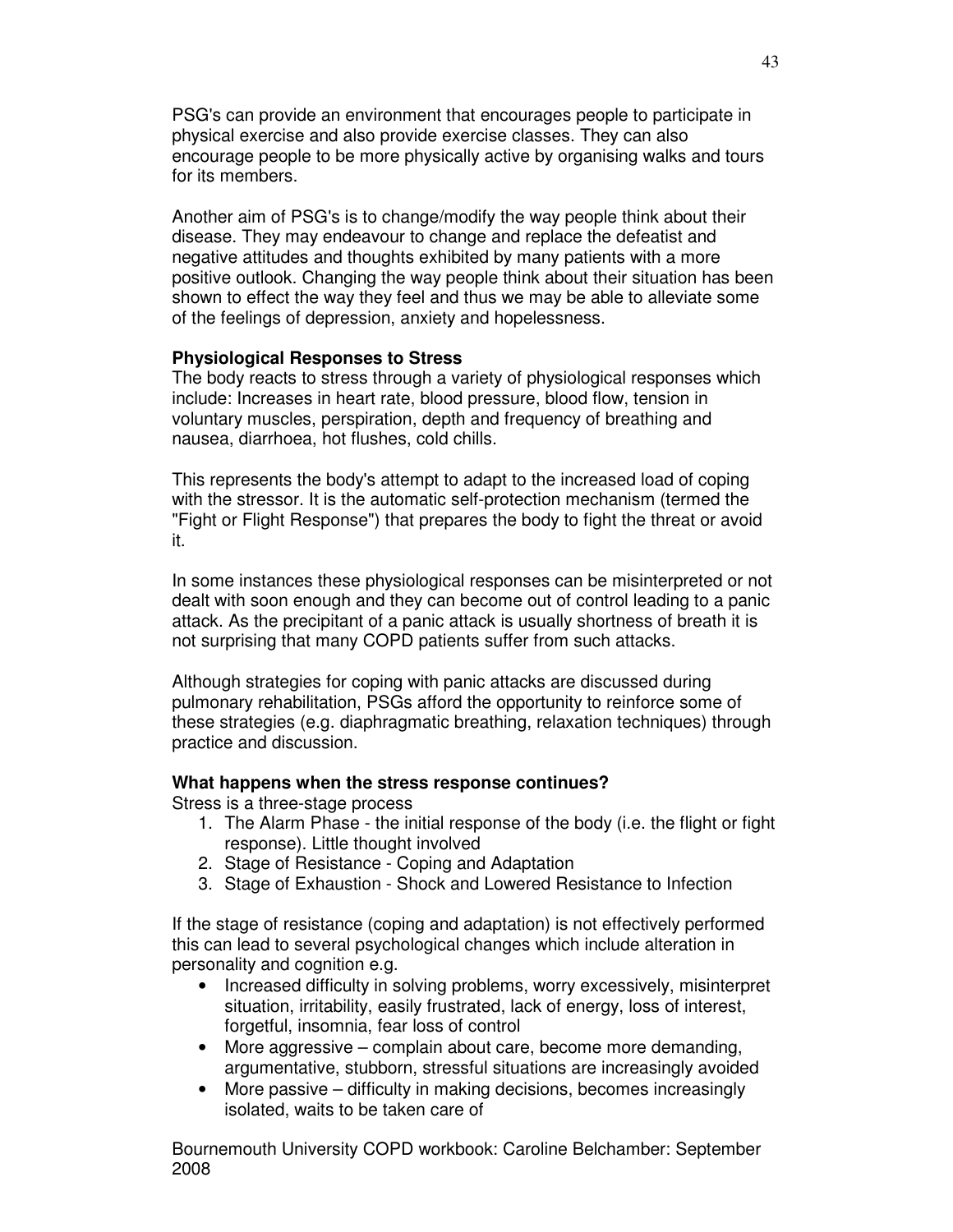As a result of their COPD many patients have reduced oxygen levels in their blood stream. Oxygen is required by the brain in order for it to function properly and significantly reduced oxygen levels can cause deficits in short term memory, planning and organisation and concept formation. When this is accompanied by the cognitive problems associated with stress, it is not surprising that in a study, which was recently conducted by the Australian Lung Foundation, 81% of the COPD sample exhibited some form of cognitive deficit. 33% showed visual short-term memory impairment and 44% verbal short-term memory impairment. Therefore ongoing PSG's provide an opportunity to rehearse and review learned material and therefore enhance learning.

The more coping skills COPD patients can use, the more likely it is that they will be able to MAINTAIN, CONTROL AND COPE EFFECTIVELY with their disease and reduce the chances of psychological and cognitive disturbance.

Another psychological benefit of PSG's is that many patients' feelings of isolation and having to cope alone are ameliorated through social comparison. Patients are relieved, know that they are not the only ones with respiratory disease problems and that there are others who are just as sick as them, and have similar problems. Many of the patients view PSG's as self-help groups where they learn how to cope through listening to what others have done.

#### **Summary**

PSG's provide the ideal opportunity for COPD patients to learn how to cope more effectively by providing information, social comparison, reinforcement, encouragement and support in a caring environment, alleviating fears and anxieties, providing pleasurable and enjoyable activities and changing the way people think about their disease. Such interventions are aimed at decreasing depression and anxiety, improving quality of life and reducing length of stay and hospital admissions.

**© 2000, The Australian Lung Foundation (modified for this workbook)**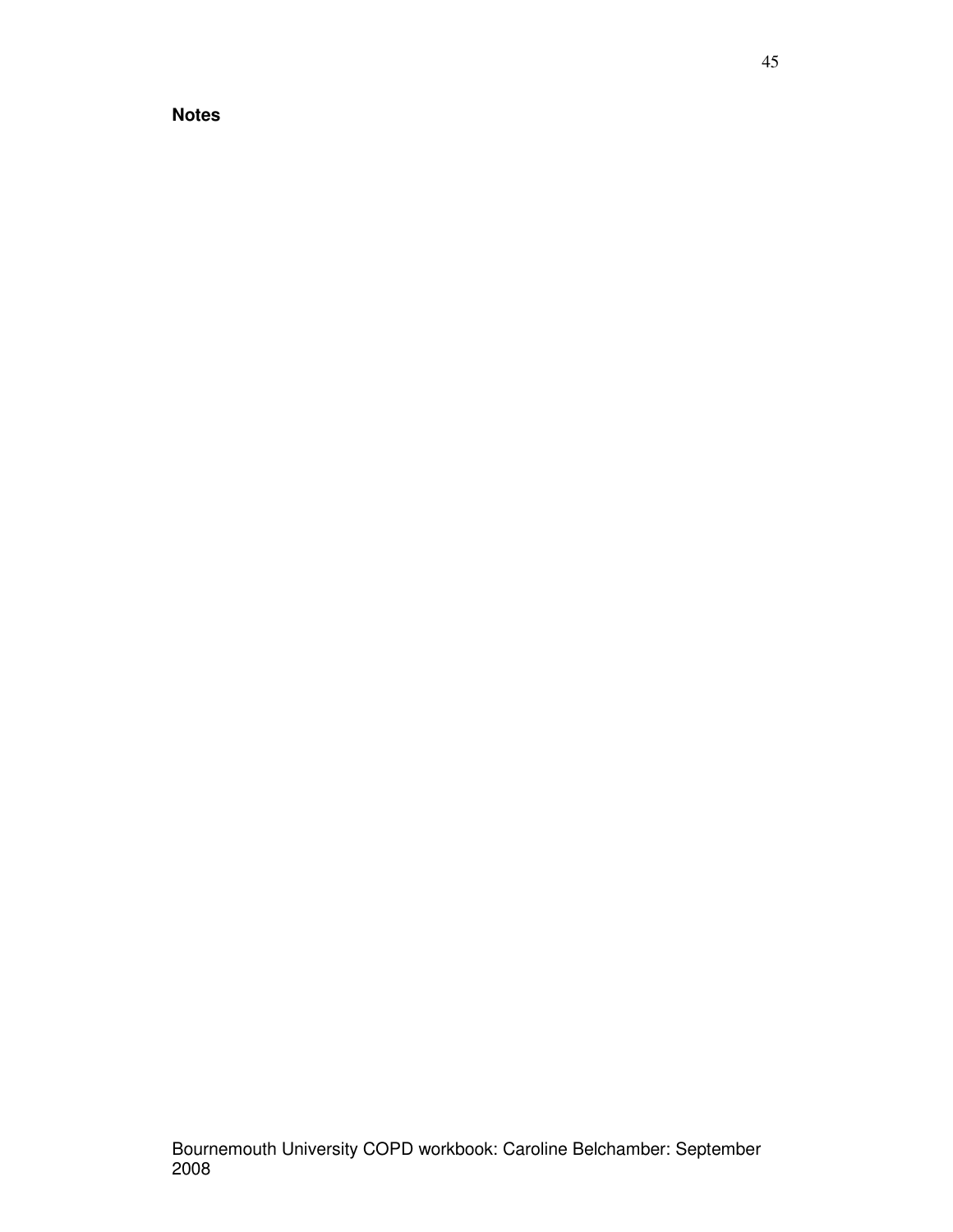**Activity 21 (30 mins): Now that you have read about psychosocial aspects of COPD see if you can identify problems that your patient's might present. Consider the effect on your patient's mobility and functional impairment and write your list in the space below.**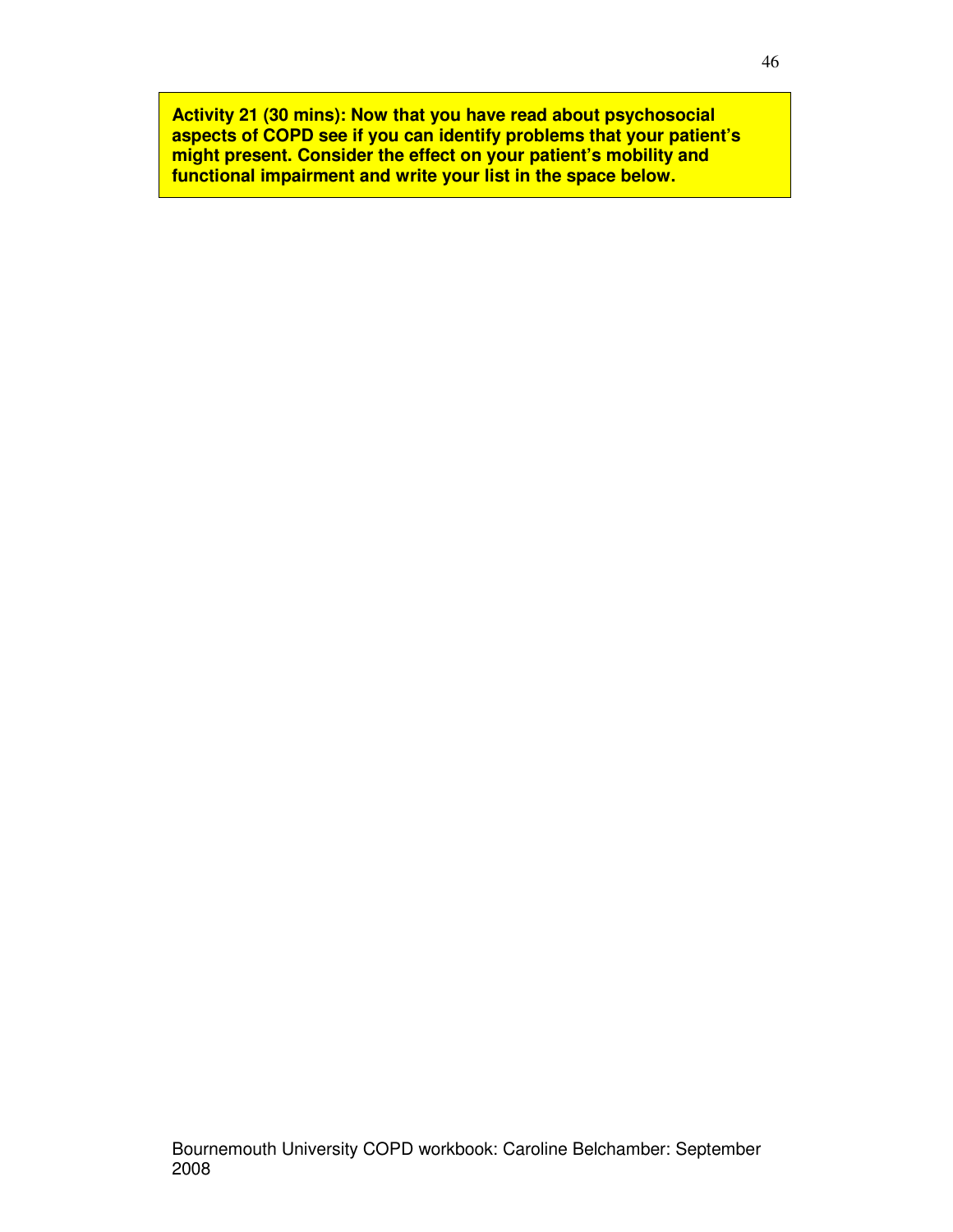**Activity 22 (20 mins): Now you are ready to consider what questions you would like to ask the person with COPD attending the patient panel. Please use the space below to write down your questions.**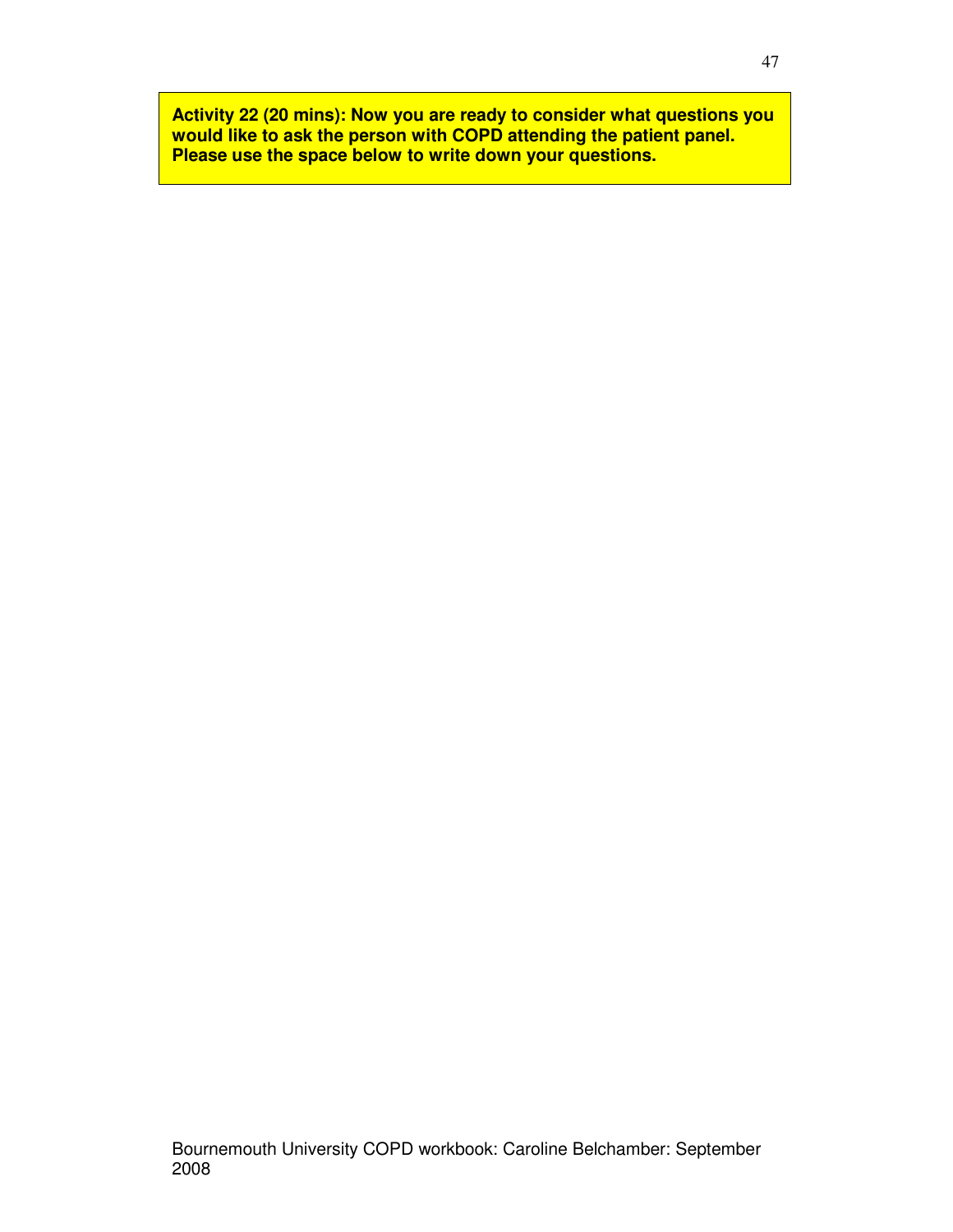### **Section 6: Case study**

In this section you will draw together all that you have learnt in chapter two and during week 2 of the cardio respiratory unit to clinically reason the following case study. This will help you towards achieving your video-critique assessment for the cardio respiratory unit;

**Activity 23 (1 hour): A 56 year-old man has been admitted to hospital with an acute exacerbation of COPD. He has been referred to you for respiratory physiotherapy and advice. This is his second admission in a year. He was diagnosed with COPD two years ago. He has noticed that his exercise tolerance is deteriorating and he is finding it increasingly difficult to cope with his job as a builder. He is anxious about his finances as he has a mortgage to pay and a family to support (he is the main earner). He has also attempted to give up smoking but he says he struggles with this as it helps him to relax and causes him to cough, which "gets rid of the phlegm".** 

**Remember to use SMART goals (refer back to your previous work on problem orientated medical records (POMR) and EBP when clinically reasoning your treatment plan for the this patient.**